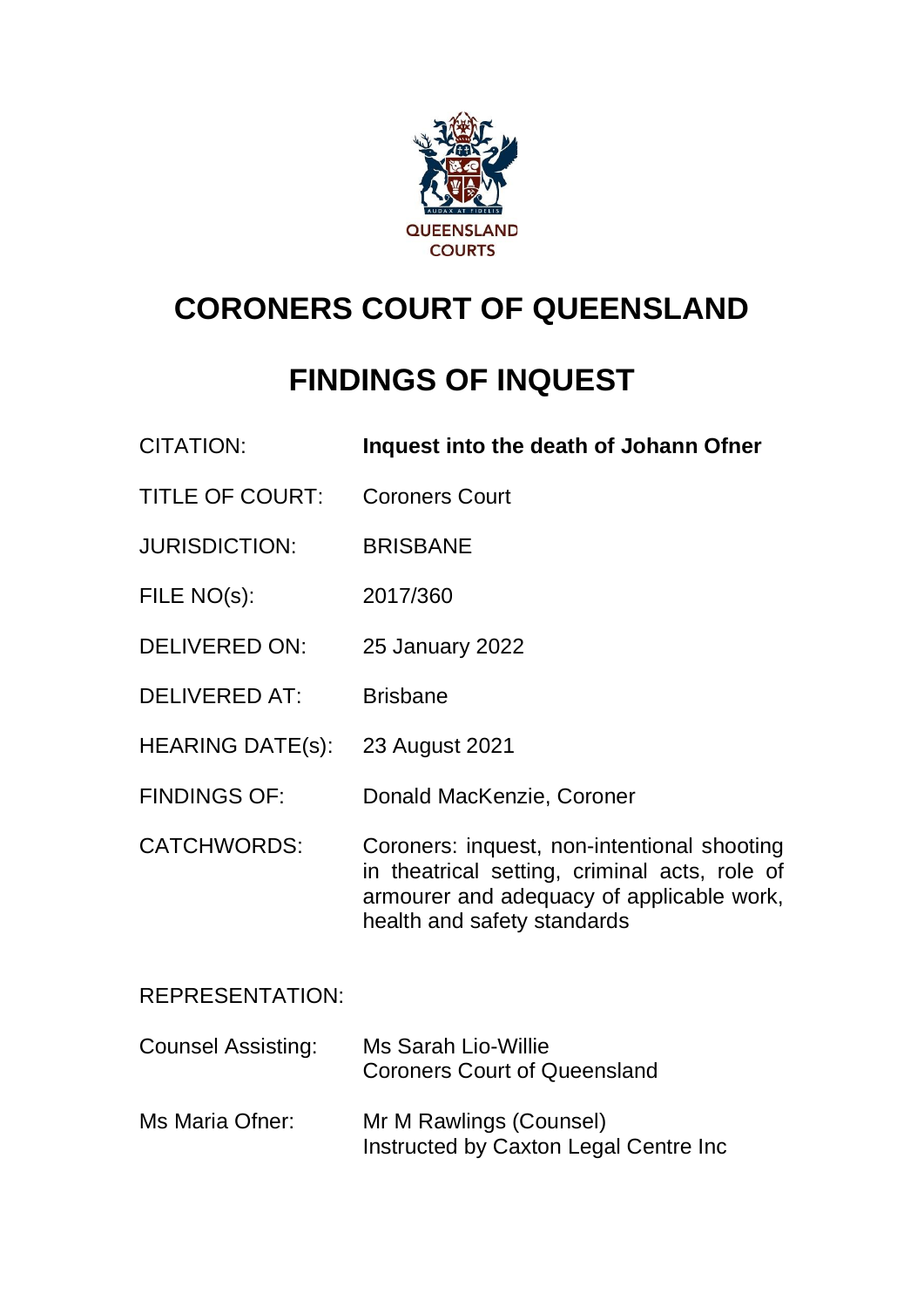| Mr Judd Wild:                                    | Mr J Godbolt (Counsel)<br>Instructed by Fisher Dore Lawyers        |
|--------------------------------------------------|--------------------------------------------------------------------|
| Mr Alan Hardy:                                   | Mr M Clarke (Counsel)<br>Instructed by MKW Legal                   |
| Media Entertainment<br>& Arts Alliance<br>(MEAA) | Mr Ian Latham (Counsel)                                            |
| Mrs Mary Ritchie:                                | Mr Andrew Hanlon (solicitor)<br><b>Instructed by Potts Lawyers</b> |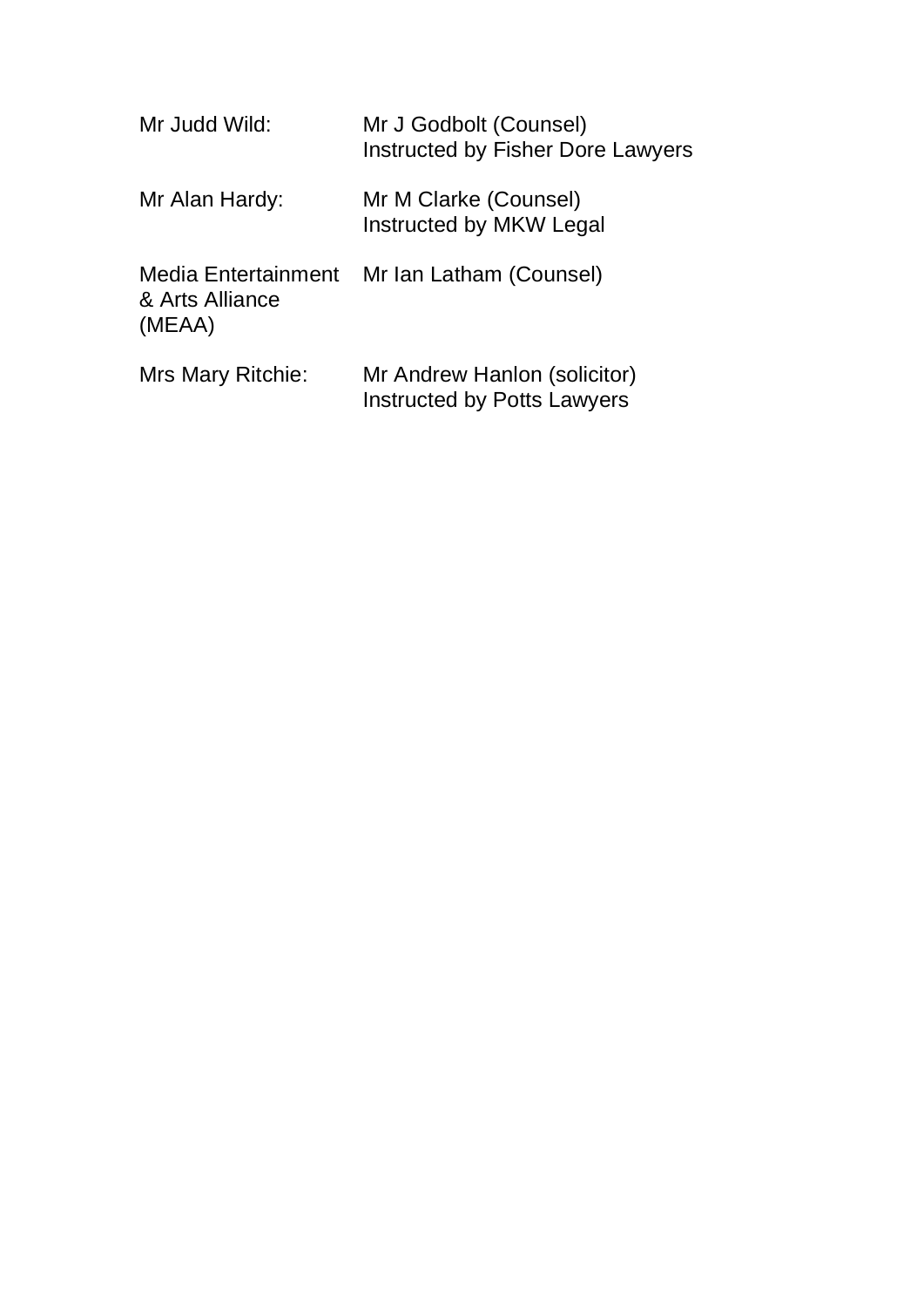# **Contents**

| Executive Summary of the Inquest into the death of Johann Ofner 4             |     |
|-------------------------------------------------------------------------------|-----|
|                                                                               |     |
|                                                                               |     |
|                                                                               |     |
|                                                                               | 11  |
|                                                                               |     |
|                                                                               |     |
|                                                                               |     |
|                                                                               |     |
|                                                                               |     |
|                                                                               |     |
|                                                                               | .25 |
| The adequacy of training and safety briefings provided to cast and crew on    |     |
|                                                                               | .26 |
| Consideration of the regulation and applicable standards of the use of        |     |
| firearms by which the entertainment, film and production industry operates in |     |
|                                                                               | 29  |
| Whether there are ways to prevent a similar death occurring in the future 35  |     |
|                                                                               | 37  |
|                                                                               | 38  |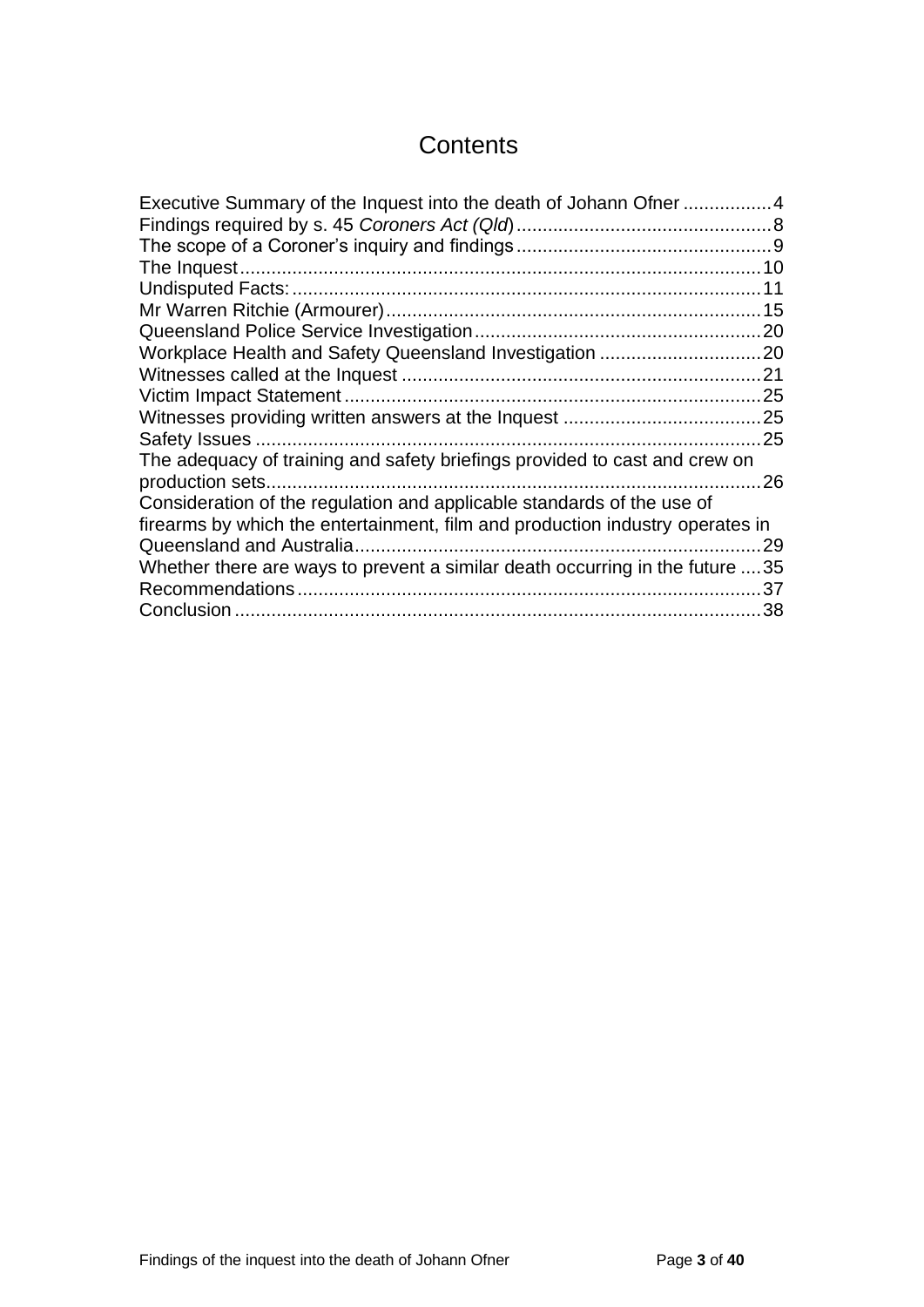#### <span id="page-3-0"></span>**Executive Summary of the Inquest into the death of Johann Ofner**

- 1. In December 2016, the Australian music group "Bliss N Eso" engaged The Dreamers Creative Agency Pty Ltd (The Dreamers) to produce a music video for their new song 'Friend like you'. Mr Allan Hardy was a company director of this production company and was also engaged as the Film Director of this music video. Ms Ariel Verri, a full-time employee, was appointed as the "Producer". On 15 December 2016, Mr Hardy contacted Mr Judd Wild about the Bliss N Eso contract and the proposed scenes. At the time, Mr Wild operated under the business name of "Wild Stunts". Mr Wild was engaged as the 'Stunt coordinator' to coordinate and choreograph all stunts for the filming of the music video. Some scenes included a high fall, a car knockdown, and a shootout at a restaurant. His role also included sourcing performers and organising the stunt performers under the Mr Hardy's direction on the day.
- 2. Mr Wild recommended a number of stunt performers for the poker game scene for this music video, of whom The Dreamers ultimately engaged Mr Johann Ofner (the deceased) and three Japanese based stuntmen: Shinji Ikefuji, Yutaka Izumihara and Yoshinao Aonuma. It was to be filmed at the Brooklyn Standard Bar, Eagle Lane, Brisbane on Monday, 23 January 2017. Mr Ofner was a professional actor and highly skilled and athletic stunt performer. In the months before his death, he entered a television contest, 'Australian Ninja Warrior' and made it to the grand final. Mr Ofner is survived by his daughter, Kyarna, and was the eldest son of parents Maria and Johann Ofner (Snr).
- 3. At 08:00 hours on 23 January 2017, the production crew and cast members assembled on set at the Brooklyn Standard Bar. The storyline was the creative vision of Mr Hardy. The concept of this 'Friend Like You' video was based on a journey of a \$50 note, where it passed through different character's lives: a small child, a poker game, and an old man. This Brooklyn Standard Bar scene involved an underground poker game, around a large round table, where an argument erupts between the four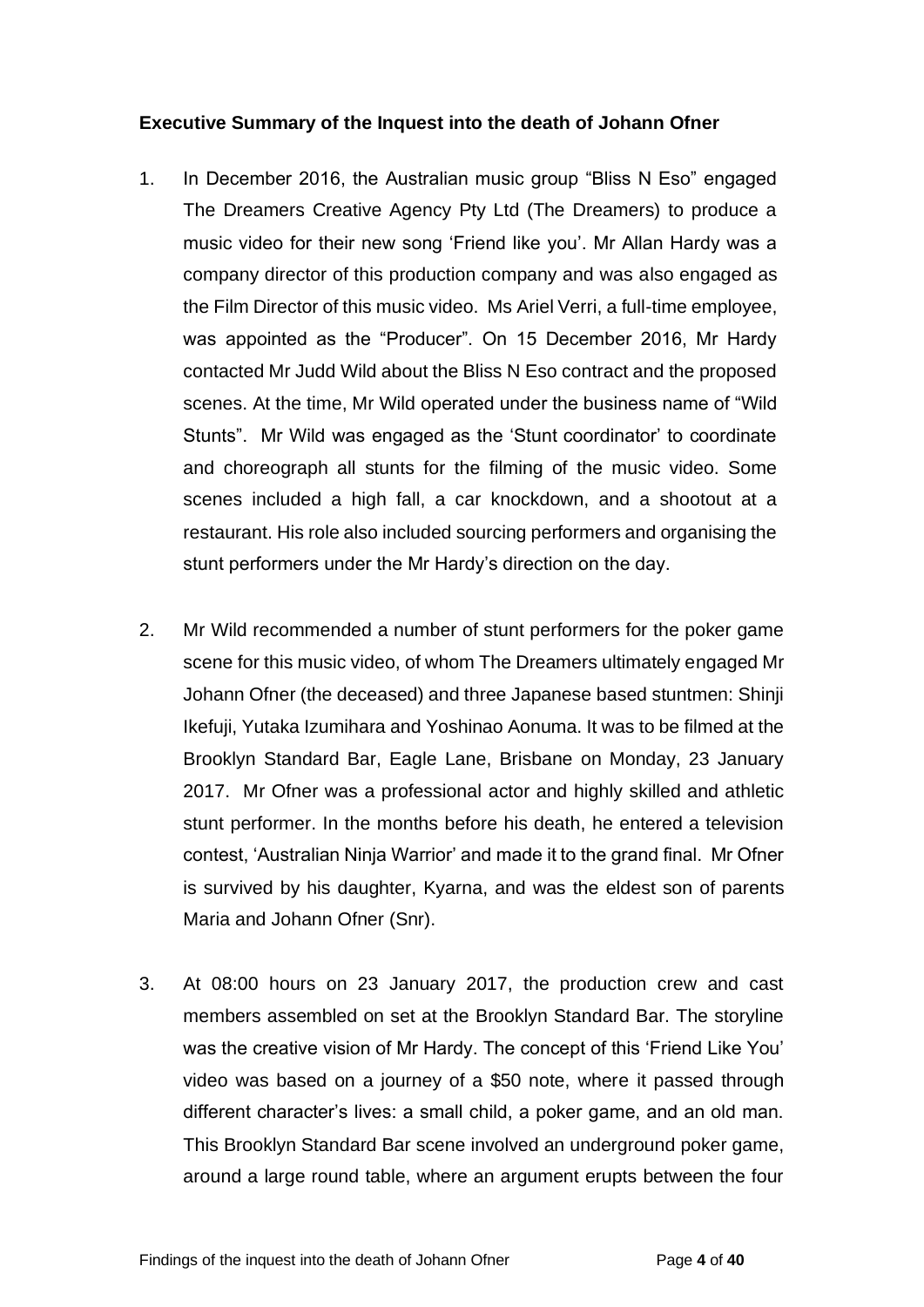stunt actors. During the argument Mr Izumihara was to point a submachine gun at Mr Ofner who then returns fire from a weapon from under the table striking Mr Izumihara in the leg. This causes him to fall to his knees. As Mr Ofner then approaches Mr Izumihara to "pistol whip" him, Mr Ikefuji was to remove a 12-gauge sawn-off shotgun from his waist band and fire from the hip, striking Mr Ofner in the chest at close range. Mr Ofner was to wear a 'jerk vest' attached to a 'jerk rope' which, by pulling him back, simulated impact from the shotgun blast catapulting him backwards. This filming of the poker game scene was not in sequence. The actors were to rehearse a specific part of the scene several times and then it would be filmed.

- 4. An experienced and licenced theatrical armourer, Mr Warren Ritchie was engaged to provide firearms for this music video scene. He was the owner of a business called "Fireworks Downunder". He brought a number of firearms to the set. Relevantly, he supplied a 12-gauge Francois Dumoulin & Co. side by side break action, twin trigger, hand shortened shotgun to Mr Ikefuji. This was a "sawn off" operable firearm not permitted for theatrical productions. Mr Ritchie had illegally obtained "home-made" shotgun shells purportedly for theatrical productions from Mr Adam Corless. Whilst they did not contain metal "projectile shot", the shells contained "ignition powder", cloth wadding and a plastic casing which was effectively a "projectile".
- 5. From about 13.30 hours, Mr Hardy, Mr Wild, the actors, and crew ran through their final dress rehearsals and sequences for the gunfight scenes, without discharging the firearms. Mr Ofner donned the 'jerk vest' under his shirt, to allow him to be pulled backwards across the table. The weapons were assigned to the actors by Mr Wild and Mr Ritchie in consultation with the director Mr Hardy. The loading and unloading of the firearms was conducted by Mr Ritchie. At 13.46 hours, the shooting of the fatal scene commenced. Mr Wild removed the 12-gauge blank ammunition from the shotgun and showed the ammunition to both Mr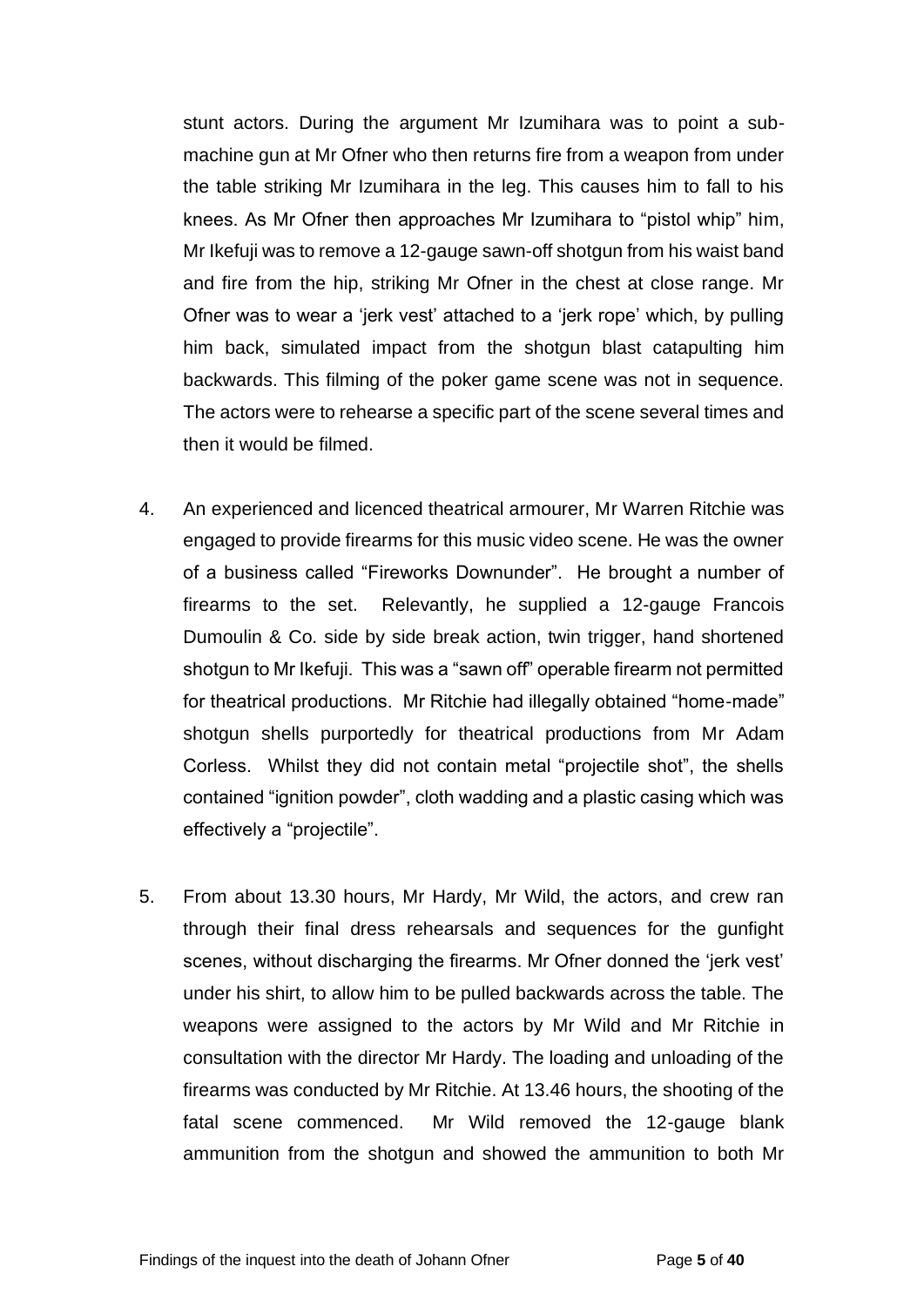Ofner and Mr Ikefuji, to confirm it did not contain any 'shot'. Mr Ikefuji was told to hold the shotgun at his hip and aim the barrel to the side of Mr Ofner's body when he fired it.

- 6. Mr Wild called "3, 2, 1 action" and Mr Ofner raised his left arm holding a handgun, in position to pistol whip Mr Izumihara. Mr Ikefuji pulled both triggers on the shotgun towards Mr Ofner. The distance between the barrel of the shotgun and Mr Ofner's chest was between 1.3 and 1.45 metres. Mr Wild and his assistant pulled the jerk rope and Mr Ofner backwards just as the double barrel shot gun discharged.
- 7. After a few moments, the participants realised that Mr Ofner was still lying on his back. They rushed to him, observed two wounds with minimal blood on his chest. Mr Ikefuji commenced CPR. A "000" call was made at 13:53 hours and paramedics arrived at the Brooklyn Standard just after 14:00 hours. Resuscitative efforts continued for approximately 23 minutes before Mr Ofner was declared life extinct. An autopsy showed two projectile wounds on the front left side of the deceased's chest. The cause of death was "Gunshot wound to the Chest" causing heart failure due to laceration, hypovolemic and cardiogenic shock (transmitted force rather than penetration of the projectile).
- 8. The issues considered at Inquest did not involve a review of what had taken place and who was to blame but rather how such a tragedy as this could be prevented in future. This was primarily because, unusually, the events in question were recorded by cameras in place for this music video scene. The important issues at Inquest were the final three:
	- "3. *The adequacy of training and safety briefings provided to the cast and crew on production sets:*
		- *4. Consideration of the regulation and applicable standards of the use of firearms by which the entertainment, film and production industry operates in Queensland and Australia: and*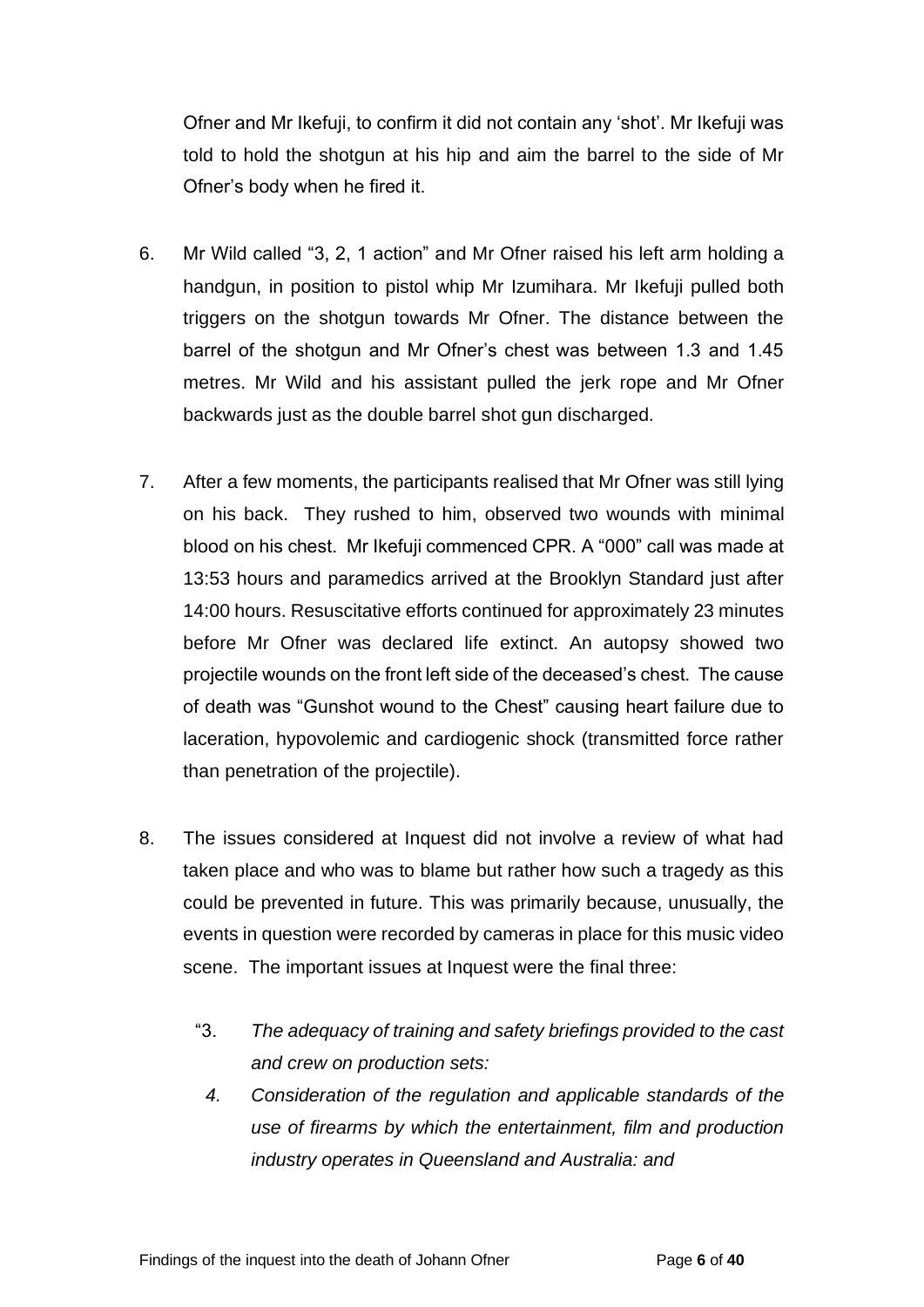- *5. Whether there are ways to prevent a similar death occurring in the future."*
- 9. These are each considered in more detail in my findings. In short, the shortcomings of training and safety for this production, can be identified as inadequate from the following failures:
	- (a) the failure to appoint a site safety officer with overall control of safety considerations;
	- (b) the failure to undertake dedicated firearm safety briefings;
	- (c) the failure to test fire the firearm to establish safe distances for the actors;
	- (d) the failure to realise aiming difficulties attached to firing "from the hip"; and

(e) the failure to consider more costly but safer production options such as computer enhancement or inoperable firearms;

- 10. I have made recommendations to the Queensland Government regarding legislative reform and improved training and supervision of theatrical armourers. However, the critical lesson from this tragedy is that Mr Ofner died because of criminal actions. His death was avoidable. Pursuant to *s39(1)(a) of the Weapons Regulations 2016 (Qld),* all weapons supplied under Mr Ritchie's Theatrical Ordinance Supplier licence must have been 'blank fire or permanently inoperable'. Clearly, the shortened shotgun which was fired killing the deceased was neither. The use of a plastic wad and fibre filler in the shotgun cartridge shell created a projectile so this sawn-off shotgun could not be considered inoperable. Further, "blankfire" weapons have restrictors which are effectively stoppers in the barrel which allow discharge of gases only. Mr Adam Corless was prosecuted for the unlawful supply of the home-made ammunition to Mr Ritchie.
- 11. At the time of this music video production, Mr Ritchie was suffering from a terminal illness and was taking prescribed opioid medication. There is an inference to be drawn that he was unwell at the time of this death which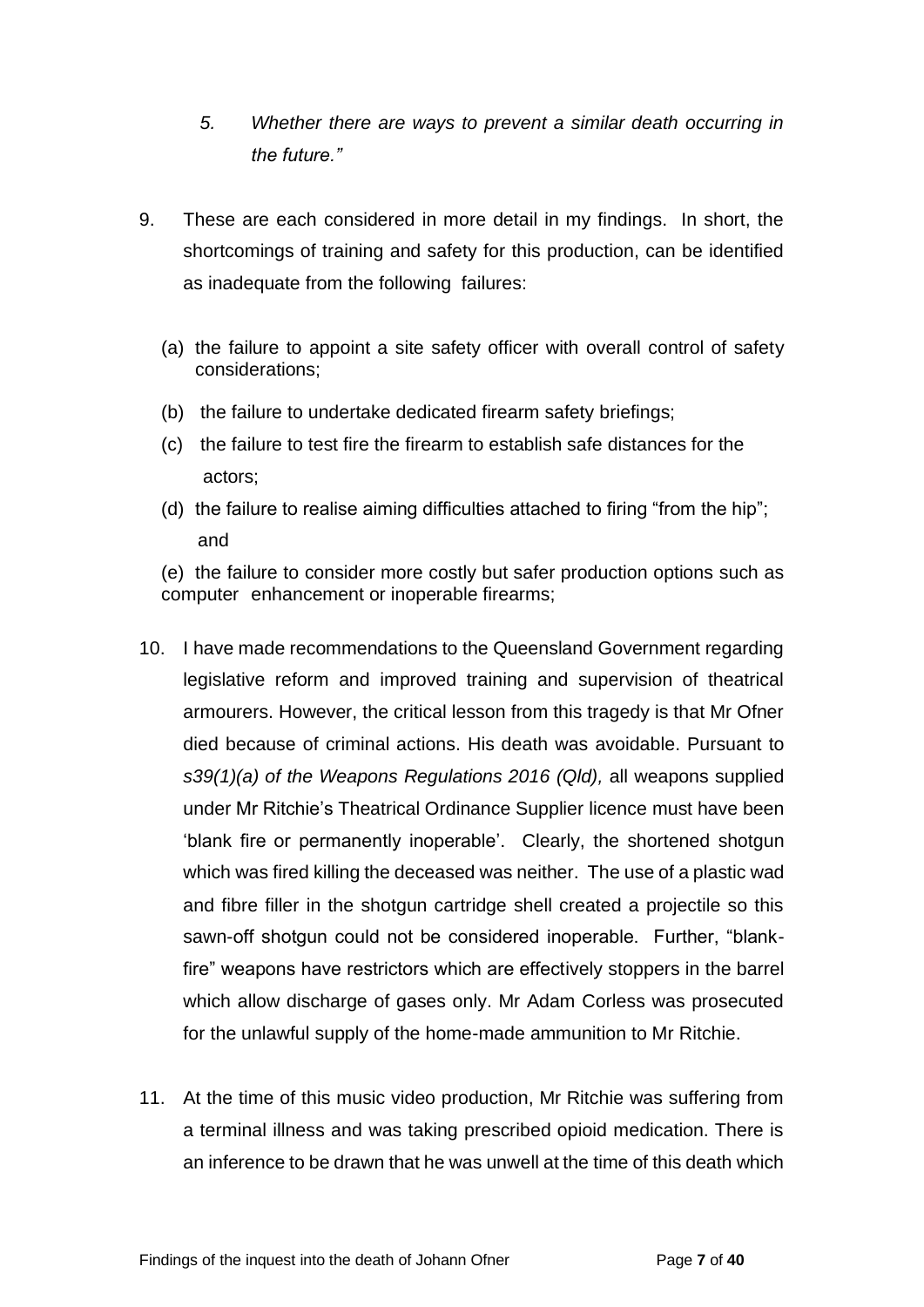affected his judgment. On 5 August 2017, Mr Ritchie died of natural causes. Nevertheless, had Mr Ritchie survived, he would have faced the prospect of a Manslaughter (s303, 289 *Criminal Code (Qld)*) charge, Unlawful possession of a hand gun (s50 *Weapons Act (Qld))* and/or Unlawful supply of a hand gun (s50B *Weapons Act (Qld))* charges and/or a Breach of a Workplace Health and Safety Duty causing Death charge under now repealed legislation. In October, 2017, an Industrial Manslaughter *(s34C Work Health and Safety Act (Qld)*) offence became available to prosecutors of which theatrical armourers must be cognisant today. These charges would stem from the illegality of Mr Ritchie bringing an operable firearm on to a theatrical performance site pursuant to *s39(1)(a) Weapons Act Regulations 2016 (Qld)*. If convicted of any of these provisions, Mr Ritchie would have received lengthy prison sentences. A manslaughter conviction based on criminal negligence might have seen a head sentence of 10 years imprisonment (see *R v Streatfield* (1991) 53 A Crim R 320), unlawful supply of a handgun carries a mandatory minimum sentence of 30 months imprisonment before release (per Section 50B(e) *Weapons Act (Qld)*) and an industrial manslaughter charge, now carries a penalty of up to 20 years imprisonment.

12. Given these grave consequences for any theatrical armourer in Queensland, should he or she repeat Mr Ritchie's recklessness, it is hoped that this tragic death and its attendant publicity, will act as a paragon of deterrence.

#### <span id="page-7-0"></span>**Findings required by s. 45** *Coroners Act (Qld***)**

13. Section 45 of the Coroners Act 2003 provides that when an inquest is held the coroner's written findings must be given to the family of the person in relation to whom the inquest has been held, each of the persons or organisations granted leave to appear at the inquest and to officials with responsibility over any areas the subject of recommendations.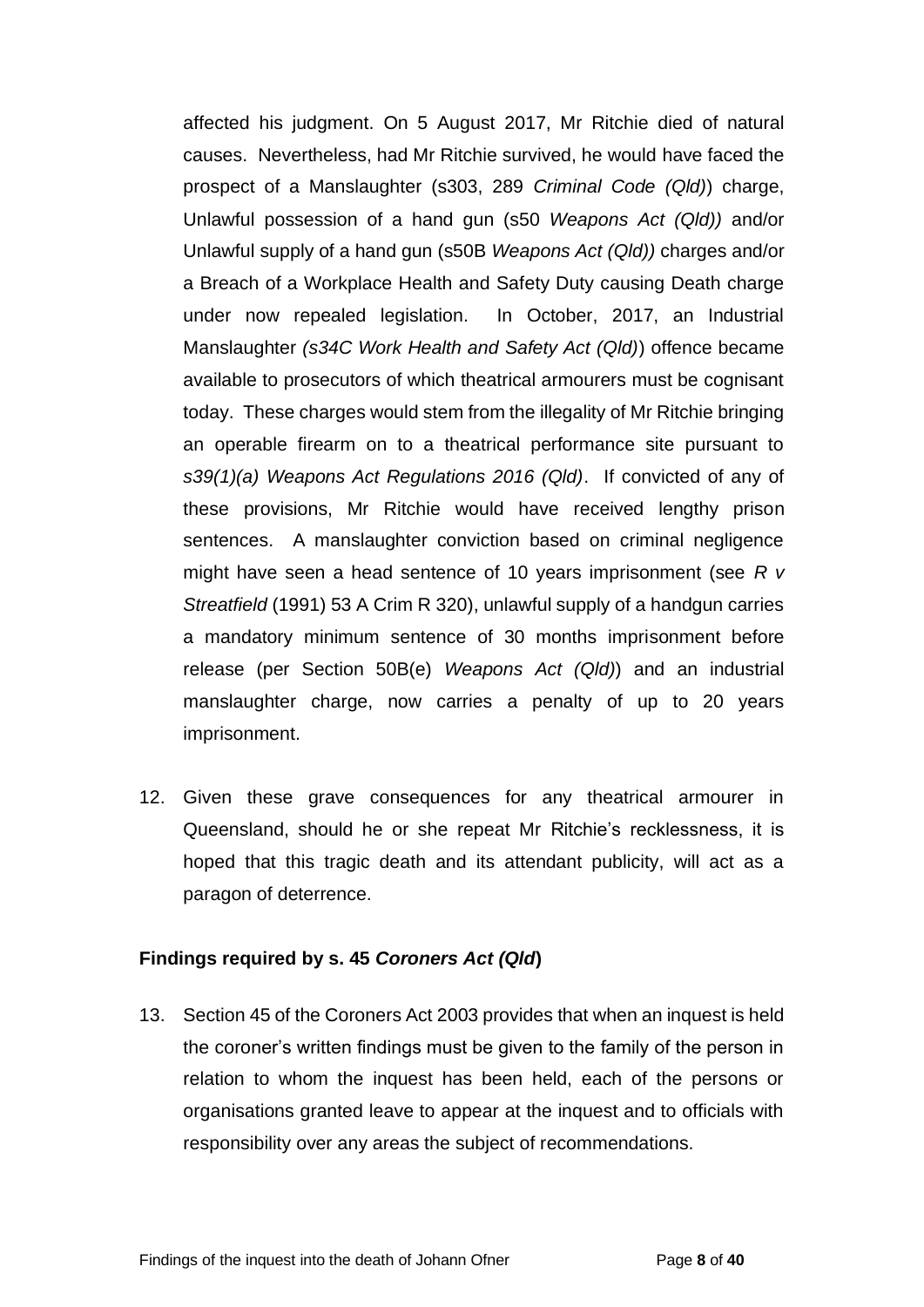- 14. These are my findings in relation to the death of Mr Johann Ofner. They will be distributed in accordance with the requirements of the *Coroners Act (Qld)* and posted on the web site of the Coroners Court of Queensland.
- 15. Pursuant to s. 45(2) of the Coroners Act 2003 (Qld), I find:

| Identity of the deceased - | The deceased person was Johann OFNER<br>(Birth: 8 December, 1988).                                                                                                                                                         |
|----------------------------|----------------------------------------------------------------------------------------------------------------------------------------------------------------------------------------------------------------------------|
| How he died $-$            | Mr Ofner in his capacity as a stunt actor<br>whilst filming a music video, was shot with a<br>firearm he believed was inoperable. He died<br>as a result of being struck in the chest by<br>projectiles from this firearm. |
| Place of death -           | The Brooklyn Standard Bar, Eagle Lane,<br>Brisbane.                                                                                                                                                                        |
| Date of death –            | 23 January, 2017                                                                                                                                                                                                           |
| Cause of death -           | Gunshot wound to the chest causing<br>cardiovascular collapse due to laceration,<br>hypovolemic and cardiogenic shock<br>(transmitted force rather than penetration of<br>the projectile).                                 |

# <span id="page-8-0"></span>**The scope of a Coroner's inquiry and findings**

16. An inquest is not a trial between opposing parties but an inquiry into a death. The scope of an inquest can traverse beyond merely establishing the medical cause of death but there must be a reasonable nexus between the death and any line of enquiry: see Muir, J in *Doomadgee v Clements* [2006] 2 Qd R 352 at [30] to [33]. The focus is on discovering what happened; not on ascribing guilt, attributing blame, or apportioning liability. The purpose is to inform the family and the public of how the death occurred and, in appropriate cases, with a view to reducing the likelihood of similar deaths. As a result, a coroner can make preventive recommendations concerning public health or safety, the administration of justice or ways to prevent deaths from happening in similar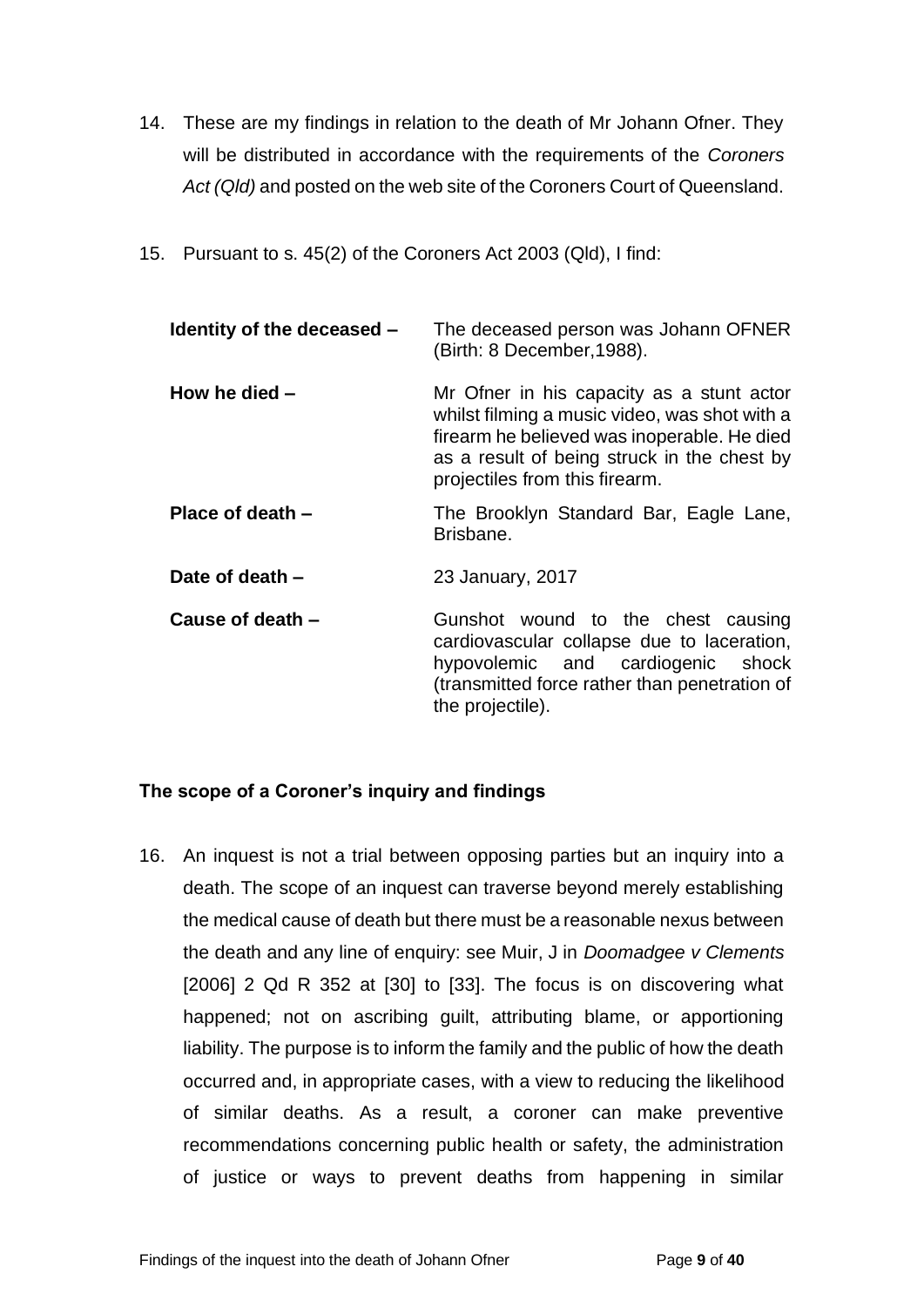circumstances in future. Generally, a coroner must not include in the findings any comments or recommendations, statements that a person is or may be guilty of an offence or is or may be civilly liable. However, that can involve discussion of facts or consequences tending to prove criminal actions: see Martin, J in *Neumann v Coroner Hutton* [2020] QSC 17, at [37] and [38].

- 17. Proceedings in a Coroners Court are not bound by the rules of evidence. That does not mean that any and every piece of information however unreliable will be admitted into evidence and acted upon. However, it does give a Coroner greater scope to receive information that may not be admissible in other proceedings and to have regard to its origin or source when determining what weight should be given to the information. A Coroner should apply the civil standard of proof, namely the balance of probabilities. However, the more significant the issue to be determined, the more serious an allegation or the more inherently unlikely an occurrence, then the clearer and more persuasive the evidence needs to be for a coroner to be sufficiently satisfied it has been proven.
- 18. If, from information obtained at an inquest or during the investigation, a Coroner reasonably suspects a person has committed an offence, the Coroner must give the information to the Director of Public Prosecutions in the case of an indictable offence and, in the case of any other offence, the relevant department. A Coroner may also refer a matter to the Criminal Misconduct Commission or a relevant disciplinary body.

#### <span id="page-9-0"></span>**The Inquest**

19. An inquest into the death of Johann Ofner was originally listed to proceed between 30 June 2021 to 2 July 2021. Due to limitations imposed by the Covid-19 lockdowns in Queensland from 29 June 2021 and interstate, the inquest was adjourned to 23 August 2021, with only five (5) witnesses called to give oral evidence: Detective Sergeant John Fleming, Suzanne Dent, Adam Corless, Judd Wild and Allan Hardy. Written questions and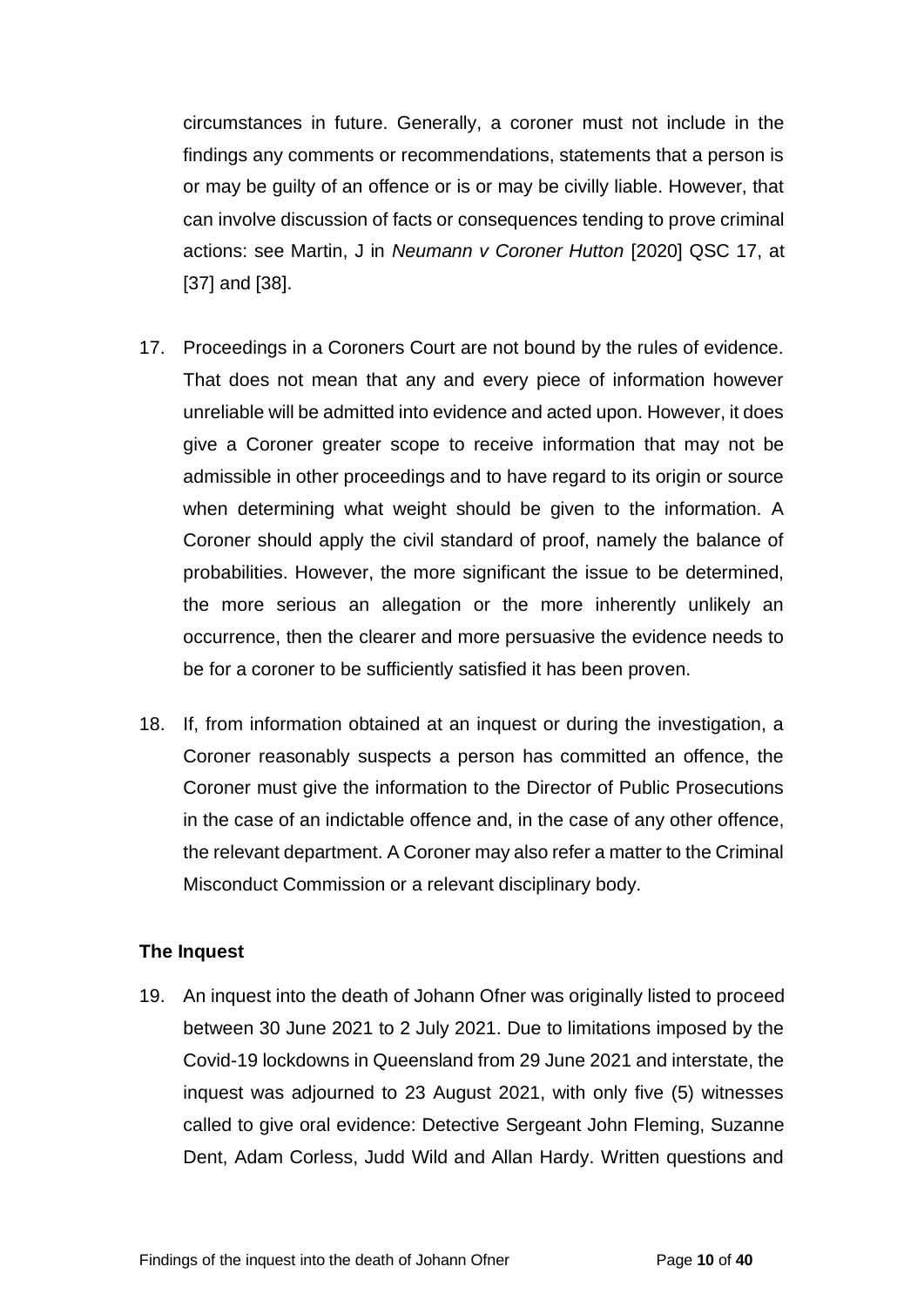answers were then conducted of a further five (5) witnesses: Mr John Bowring (Expert Armourer), Mr Paul Murphy (CEO Media Entertainment and Arts Alliance), Mr Joe Pampanella (Safety Consultant to the Australian Film Industry), Mr Owen Johnston (Consultant, Screen Producers Australia) and Mr Steven Steenstrup (Expert Theatrical Armourer).

- 20. A substantial brief of evidence, which included the coronial investigation report, as well as several thousand pages of statements, audio and video exhibits, photographs and other materials gathered during the coronial investigation were tendered at the commencement of the inquest. There was no objection from any party regarding the admission of this brief of evidence into evidence at the Inquest and it forms the basis of the "Undisputed Facts" which follow.
- 21. The following is the relevant evidence:

### <span id="page-10-0"></span>**Undisputed Facts:**

In December 2016, the Australian music group "Bliss N Eso" engaged The Dreamers Creative Agency Pty Ltd (The Dreamers) to produce a music video for their new song 'Friend like you'. Mr Allan Hardy was a company director of this production company and was also engaged as the Film Director of this music video. Ms Ariel Verri, a full-time employee, was appointed as the "Producer". On 15 December 2016, Mr Hardy contacted Mr Judd Wild about the Bliss N Eso contract and the proposed scenes. At the time, Mr Wild operated under the business name of "Wild Stunts". Mr Wild was engaged as the 'Stunt coordinator' to coordinate and choreograph all stunts for the filming of the music video. Some scenes included a high fall, a car knockdown, and a shootout at a restaurant. His role also included sourcing performers and organising the stunt performers under Mr Hardy's direction on the day.

22. Mr Wild recommended a number of stunt performers for the poker game scene for this music video, of whom The Dreamers ultimately engaged Mr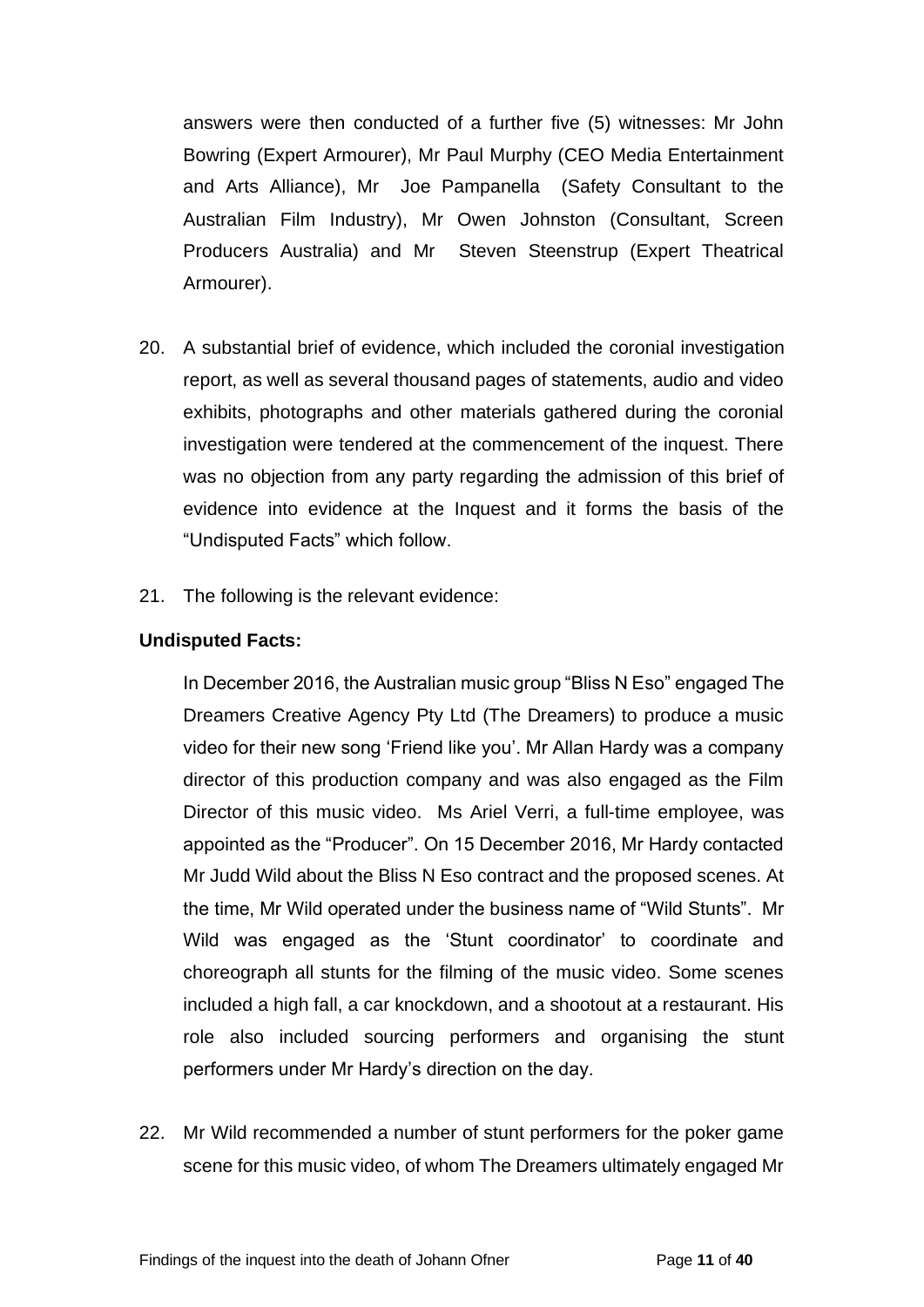Johann Ofner (the deceased) and three Japanese based stuntmen: Shinji Ikefuji, Yutaka Izumihara and Yoshinao Aonuma. It was to be filmed at the Brooklyn Standard Bar, Eagle Lane, Brisbane on Monday, 23 January 2017.

- 23. At 08:00 hours on 23 January 2017, the production crew and cast members assembled on set at the Brooklyn Standard Bar. The storyline was the creative vision of Mr Hardy. The concept of this 'Friend Like You' video was based on a journey of a \$50 note, where it passed through different character's lives: a small child, a poker game, and an old man. This Brooklyn Standard Bar scene involved an underground poker game, around a large round table, where an argument erupts between the four stunt actors. During the argument Mr Izumihara was to point a submachine gun at Mr Ofner who then returns fire from a weapon from under the table striking Mr Izumihara in the leg. This causes him to fall to his knees. As Mr Ofner then approaches Mr Izumihara to "pistol whip" him, Mr Ikefuji was to remove a 12-gauge sawn-off shotgun from his waist band and fire from the hip, striking Mr Ofner in the chest at close range. Mr Ofner was to wear a 'jerk vest' attached to a 'jerk rope' which, by pulling him back, simulated impact from the shotgun blast catapulting him backwards. This filming of the poker game scene was not in sequence. The actors were to rehearse a specific part of the scene several times and then it would be filmed.
- 24. An experienced and licenced theatrical armourer, Mr Warren Ritchie was engaged to provide firearms for this music video scene. He was the owner of a business called "Fireworks Downunder". He brought a number of firearms to the set. Relevantly, he supplied a 12-gauge Francois Dumoulin & Co. side by side break action, twin trigger, hand shortened shotgun to Mr Ikefuji. This was a "sawn off" operable firearm not permitted for theatrical productions. Mr Ritchie had illegally obtained "home-made" shotgun shells purportedly for theatrical productions from Mr Adam Corless. Whilst they did not contain metal "projectile shot", the shells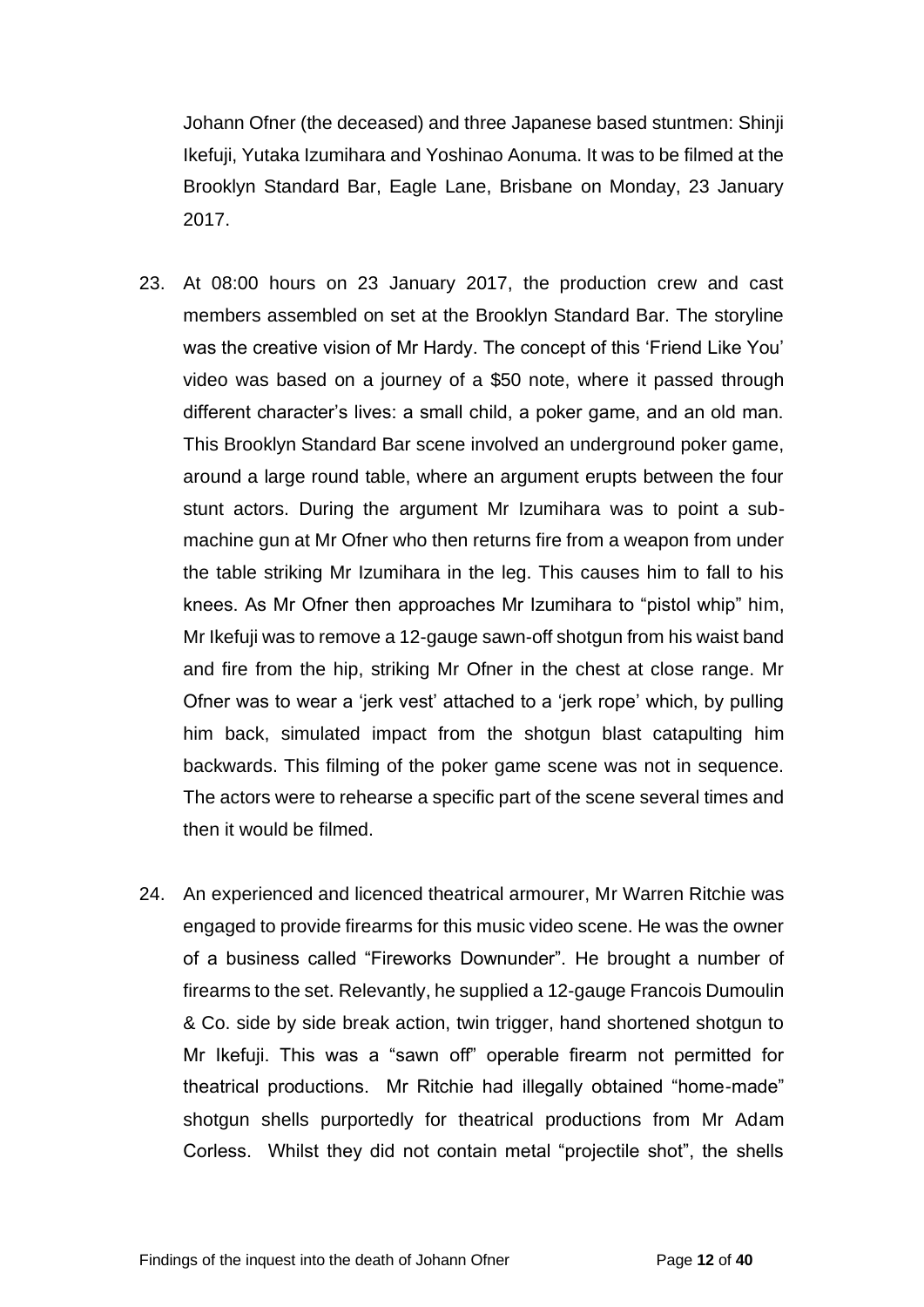contained "ignition powder", cloth wadding and a plastic casing which was effectively a "projectile".

- 25. From about 13.30 hours, Mr Hardy, Mr Wild, the actors, and crew ran through their final dress rehearsals and sequences for the gunfight scenes, without discharging the firearms. Mr Ofner donned the 'jerk vest' under his shirt, to allow him to be pulled backwards across the table. The weapons were assigned to the actors by Mr Wild and Mr Ritchie in consultation with the director Mr Hardy. The loading and unloading of the firearms was conducted by Mr Ritchie. At 13.46 hours, the shooting of the fatal scene commenced. Mr Wild removed the 12-gauge blank ammunition from the shotgun and showed the ammunition to both Mr Ofner and Mr Ikefuji, to confirm it did not contain any 'shot'. Mr Ikefuji was told to hold the shotgun at his hip and aim the barrel to the side of Mr Ofner's body when he fired it.
- 26. Mr Wild called "3, 2, 1 action" and Mr Ofner raised his left arm holding a handgun, in position to pistol whip Mr Izumihara. Mr Ikefuji pulled both triggers on the shotgun towards Mr Ofner. The distance between the barrel of the shotgun and Mr Ofner's chest was between 1.3 and 1.45 metres. Mr Wild and his assistant pulled the jerk rope and Mr Ofner backwards just as the double barrel shot gun discharged.



**Brooklyn Standard CCTV**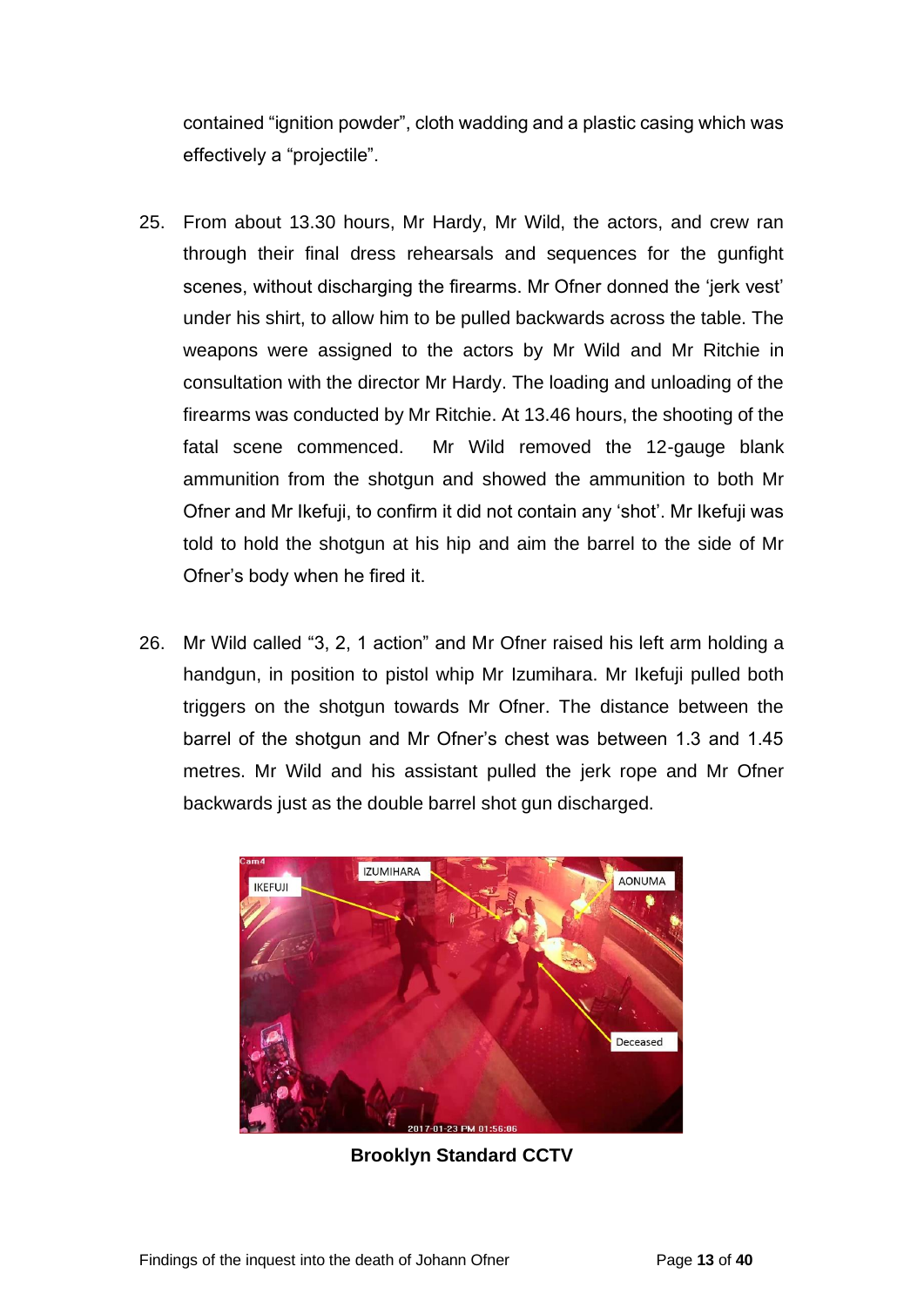- 27. After a few minutes, the participants realised that Mr Ofner was still lying on his back. They rushed to him, observed two wounds with minimal blood on his chest. Mr Ikefuji commenced CPR. A "000" call was made at 13:53 hours and paramedics arrived at the Brooklyn Standard just after 14:00 hours. Resuscitative efforts continued for approximately 23 minutes before Mr Ofner was declared life extinct.
- 28. An external and full internal post-mortem examination was performed on the body of Mr Ofner on 24 January 2017. The autopsy examined two projectile wounds on the front left side of the chest, consistent with having been caused by a gun. One of the wounds penetrated the chest from the front of the left side of the chest between the third and fourth intercostal cartilages. The wound measured 2.2cm x 1.8cm. The projectile travelled in the direction of front to back and slightly to the right. Within the intercostal muscle was a 19mm disc-like card wad and a 7cm x 4m soggy brown wad material. A piece of white fabric-like material was also found.
- 29. Embedded within the anterior mediastinal tissue (the area between the lungs) beneath the intercostal muscle at third intercostal space was a 19mm green rounded plastic wad. Two pieces of somewhat soggy dark brown material (fibre filler wads) were recovered from the left pleural cavity (inner chest area). Also recovered from the left pleural cavity posteriorly was a single 19mm card wad and two pieces of somewhat soggy dark brown wad material (fibre filler wads).
- 30. This wound was associated with laceration of the heart, resulting in hemopericardium, as well as haemothorax (blood in the heart and lungs). The laceration of the heart was caused by the transmitted force rather than penetration by the projectile. The second wound was minor and was irrelevant in the cause of death.
- 31. The cause of death was "gunshot wound to the chest" causing blood flow constriction and heart failure due to laceration, hypovolemic and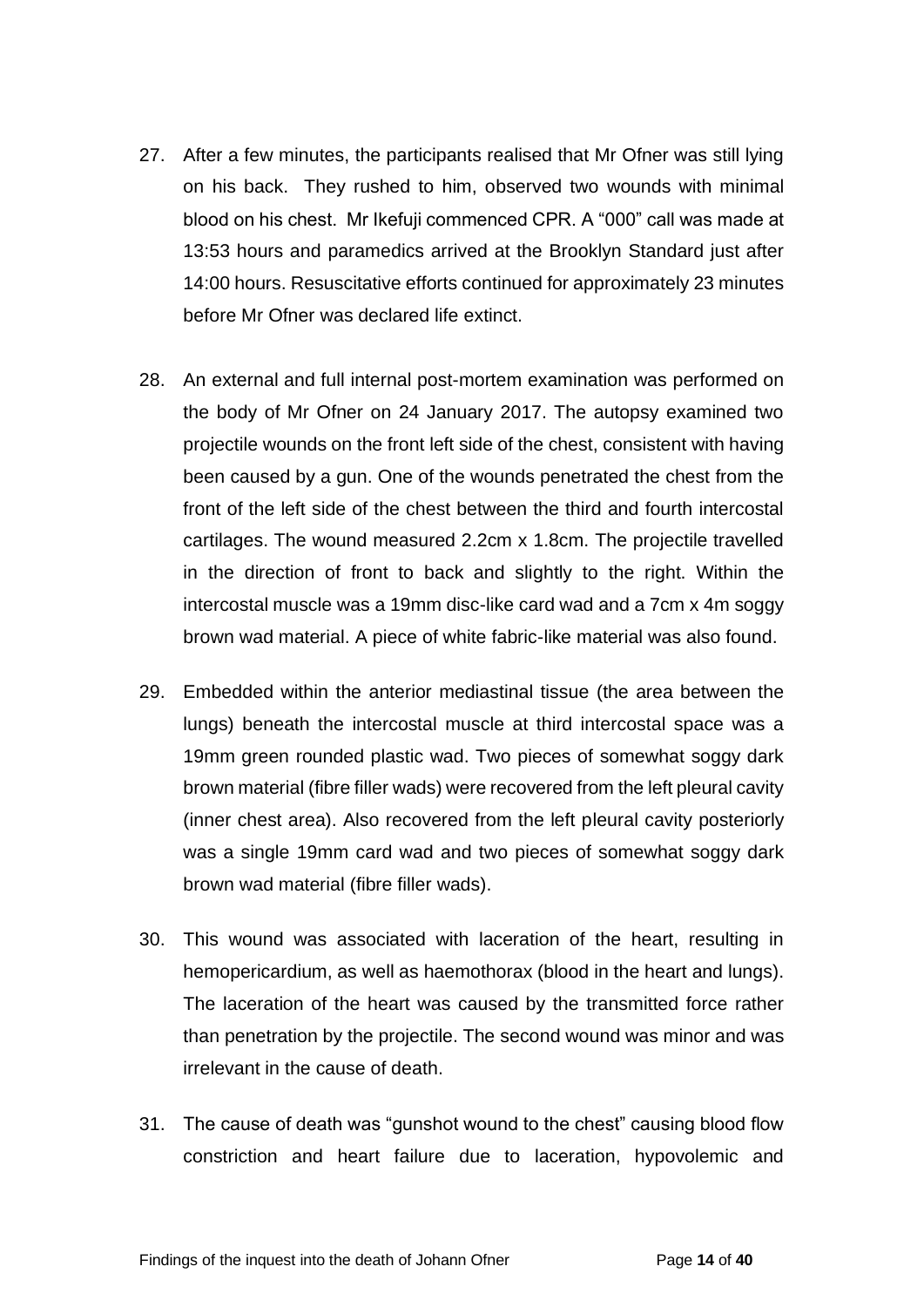cardiogenic shock (transmitted force rather than penetration of the projectile). I adopt these undisputed facts and so find.

# <span id="page-14-0"></span>**Mr Warren Ritchie (Armourer)**

- 32. Mr Warren Ritchie was the owner and director of his own business, 'Fireworks Down Under', which provided special effects, fireworks, and theatrical ordinance (weapons supply) for stage and movie productions. He had been involved in the industry since 1998. He held licences as a Theatrical Ordinance Supplier, Firearms Dealer, and an Armourers Licence for differing categories of weapons since 16 March 2006. In order to obtain these licences, Mr Ritchie was required to submit an application to the Queensland Police Service Weapons Licensing branch with a Statement of Eligibility identifying the genuine reason for needing the licence, his knowledge of firearms, safety practices, storage, and maintenance. The safety test dealt with the safe handling of live firearms and ammunition on shooting ranges and in hunting situations. In order to obtain an Armourers Licence he was further required to have demonstrated the ability to manufacture, modify or repair weapons. The required background checks considered Mr Ritchie to be a fit and proper person and his licences were duly issued.
- 33. Mr Ritchie had worked with Mr Wild on productions prior to the Bliss N Eso film clip. They had a positive professional relationship with no adverse incidents in the past. Mr Wild gave evidence that he respected Mr Ritchie and felt safe working with him. Mr Ritchie had also worked with The Dreamers on previous productions. By all accounts Mr Ritchie was well regarded.
- 34. No one from the The Dreamers production company had advised Mr Ritchie of the exact details of what was occurring on set at the Brooklyn Standard Bar on 23 January 2017, save for the selection of firearms needed. On 21 January 2017, Mr Ritchie faxed a required notification to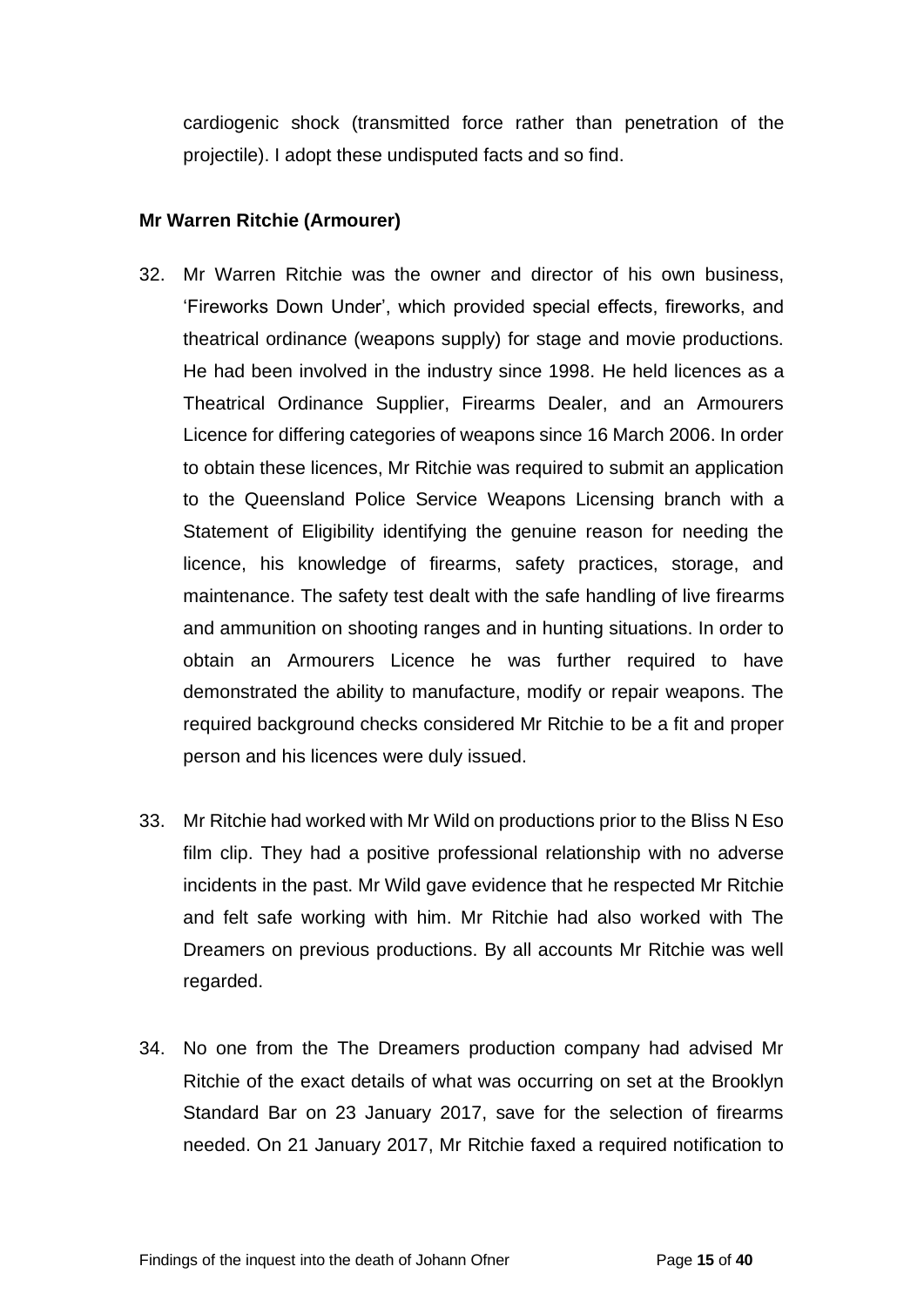the Officer in Charge at Alderley Police station advising that he would be using "replica guns" for the production but not an operable shot gun.

- 35. On 23 January 2017, Mr Ritchie provided eight firearms and ammunition on the set. The four weapons used for the scene were:
	- 1. 1 x 12-gauge Francois Dumoulin & Co. side by side break action twin trigger shortened shotgun (the firearm fatally used by Mr Ikefuji);
	- 2. 1 x Denix brand M11 model replica submachine gun;
	- 3. 1 x 9mm PAK. calibre EKOL brand Firat Magnum blank-fire self-loading pistol; and
	- 4. 1 x 9mm PAK. calibre EKOL brand Firat Mag92 blank-fire self-loading pistol.
- 36. The shortened shotgun fatally used by Mr Ikefuji in the music video scene was an old "Duco" brand double barrel shotgun which Mr Ritchie had shortened to be "sawn off". This firearm was capable of firing live rounds. Pursuant to *s39(1)(a) of the Weapons Act Regulations (Qld)*, all weapons supplied under a Theatrical Ordinance Suppliers licence are to be 'blank fire or permanently inoperable'. The shotgun was an "operable firearm" because it was capable of discharging a projectile out through the barrel. A Queensland Police Service ballistics expert determined that the shotgun constituted a firearm (Category A weapon) under the *Weapons Act (Qld).*  By definition, it was capable of being aimed at a target and causing death or injury by discharging a projectile.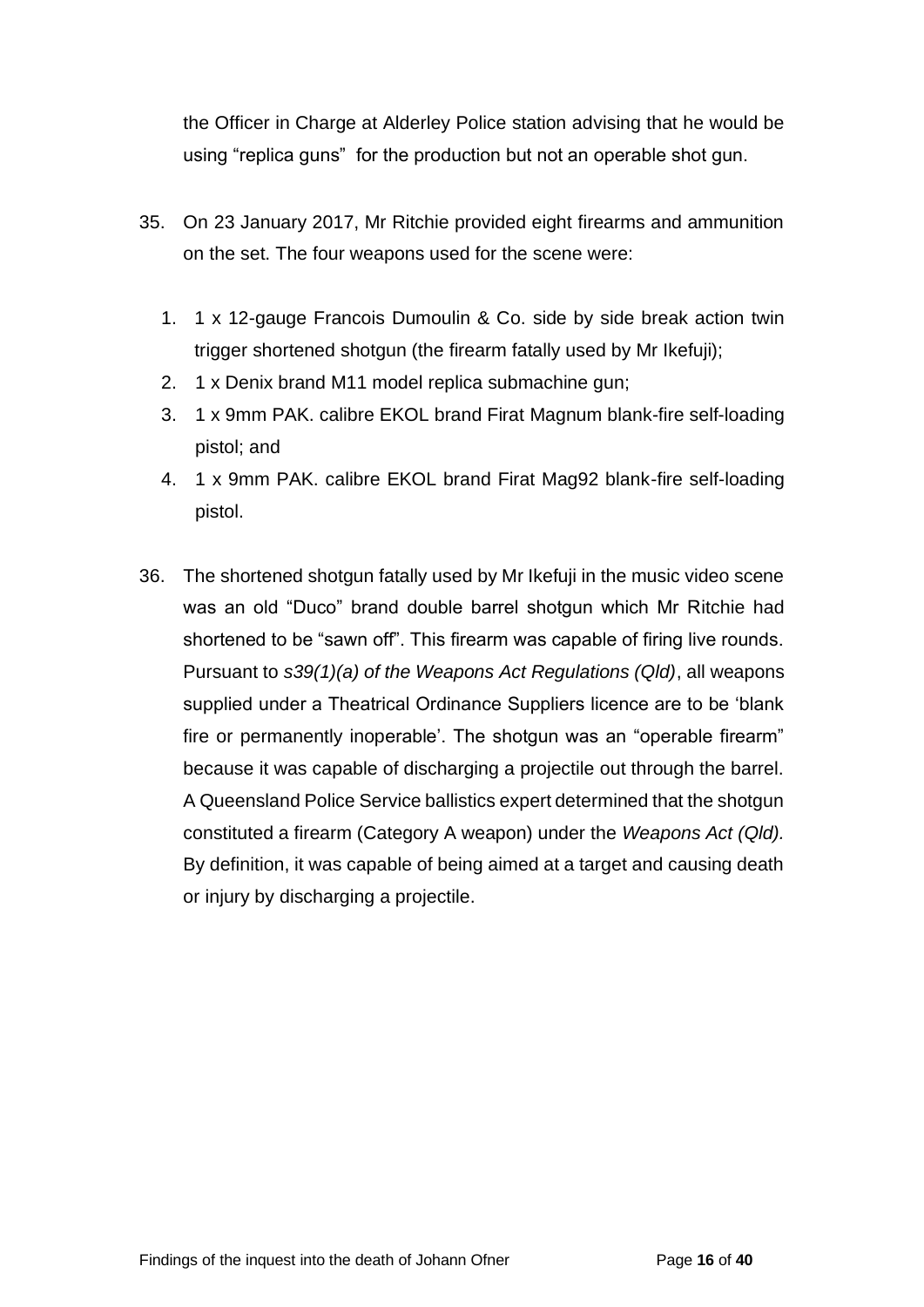

**Photograph of the modified Francois Dumoulin & Co shotgun (Exhibit B49 – Image 3165271)**

- 37. In contrast, the barrels of the two 9mm pistols were blocked off and side vents allowed ignition gases to escape. This meant that no projectile could be discharged from the firearm. By definition, these are "blank fire firearms" weapons permitted under the Weapons Act Regulations (Qld) and were specifically made for close proximity special effects. During an interview with police investigators on 26 January 2017, Mr Ritchie told police that he advised Mr Wild that a wad would come out of the shotgun barrel when it was fired. In his evidence Mr Wild denied being aware that the shotgun would discharge a projectile. He stated that had he known, he would have "pulled the scene".
- 38. Mr Steven Steenstrup, an expert Queensland Police Officer Armourer and a theatrical armourer with over 25 years' experience in the entertainment and production industry, provided evidence that the use of "blanks" in shotguns create the greatest danger on a set or stage involving firearms. Anything fired down a shotgun barrel will exit unrestricted and will not be slowed in any way. Shotgun barrels are unsuited to the use of a restrictor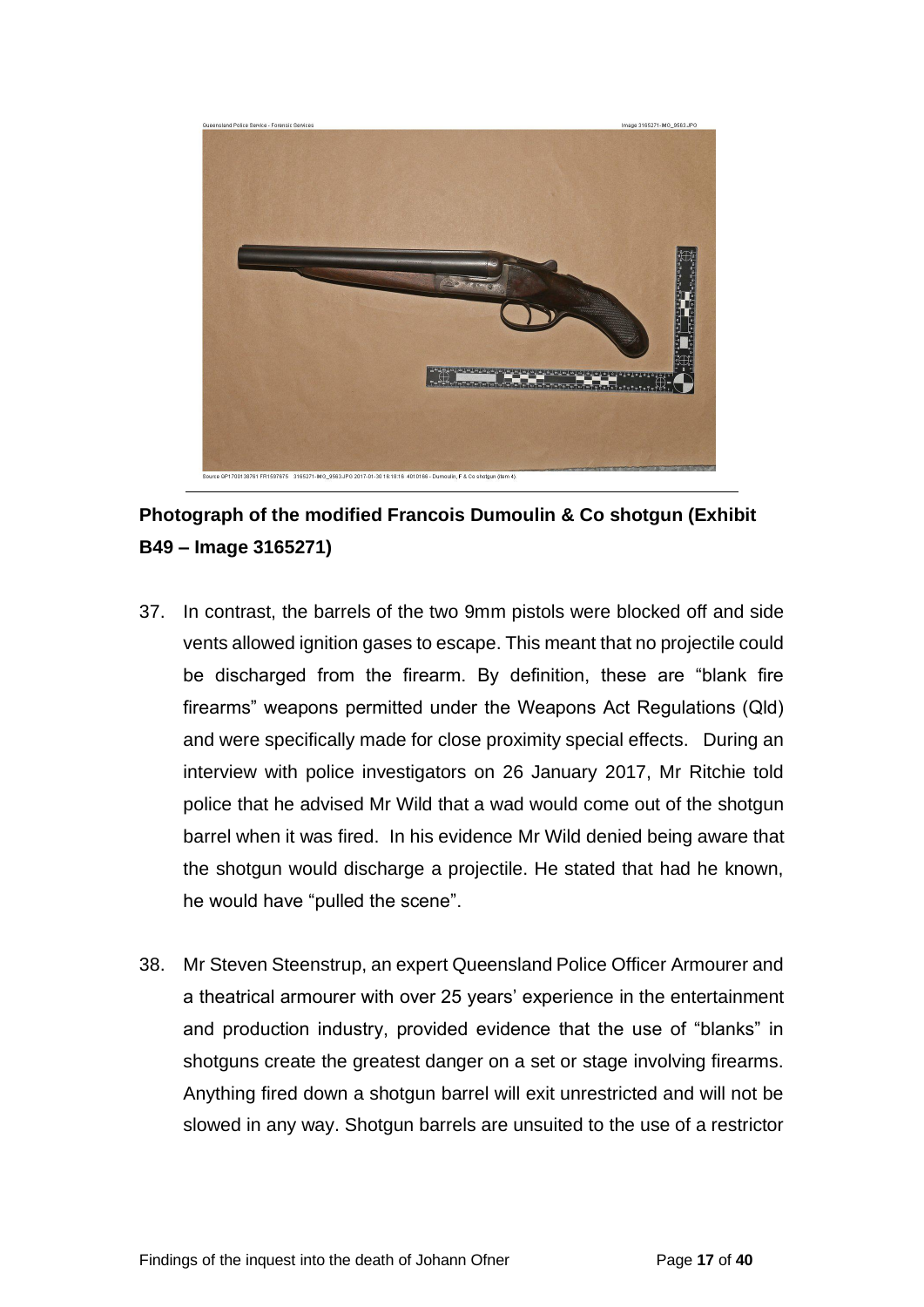device placed at the end to inhibit discharge of a wad and gases. Indeed, that would potentially create an exploding barrel.

- 39. Obviously, the replica submachine gun was inoperable.
- 40. The shotgun cartridges supplied by Mr Ritchie for this music video scene were 12-gauge shotgun cartridges obtained some 12 months prior from Mr Adam Corless whom he included on this theatrical ordinance and dealer's licence in approximately June 2015. Mr Corless made two types of shotgun shells for Mr Ritchie: (i) smokeless (blue shell) and (ii) black powder (green shell). The plastic and fibre filler wads retrieved from Mr Ofner's wounds were consistent with the materials contained in the blue shot shells. He provided a handwritten document to Mr Ritchie, with a list of the contents of the blue shell (smokeless): "*20grn AS50N ADI, plastic over powder cup from plastic wad, 3 x fibre lubed wads (12gA), 3 x paper over shot card (circle fly products), WIN 209 primer"*



**Basic bullet and shot gun cartridge shell terminology**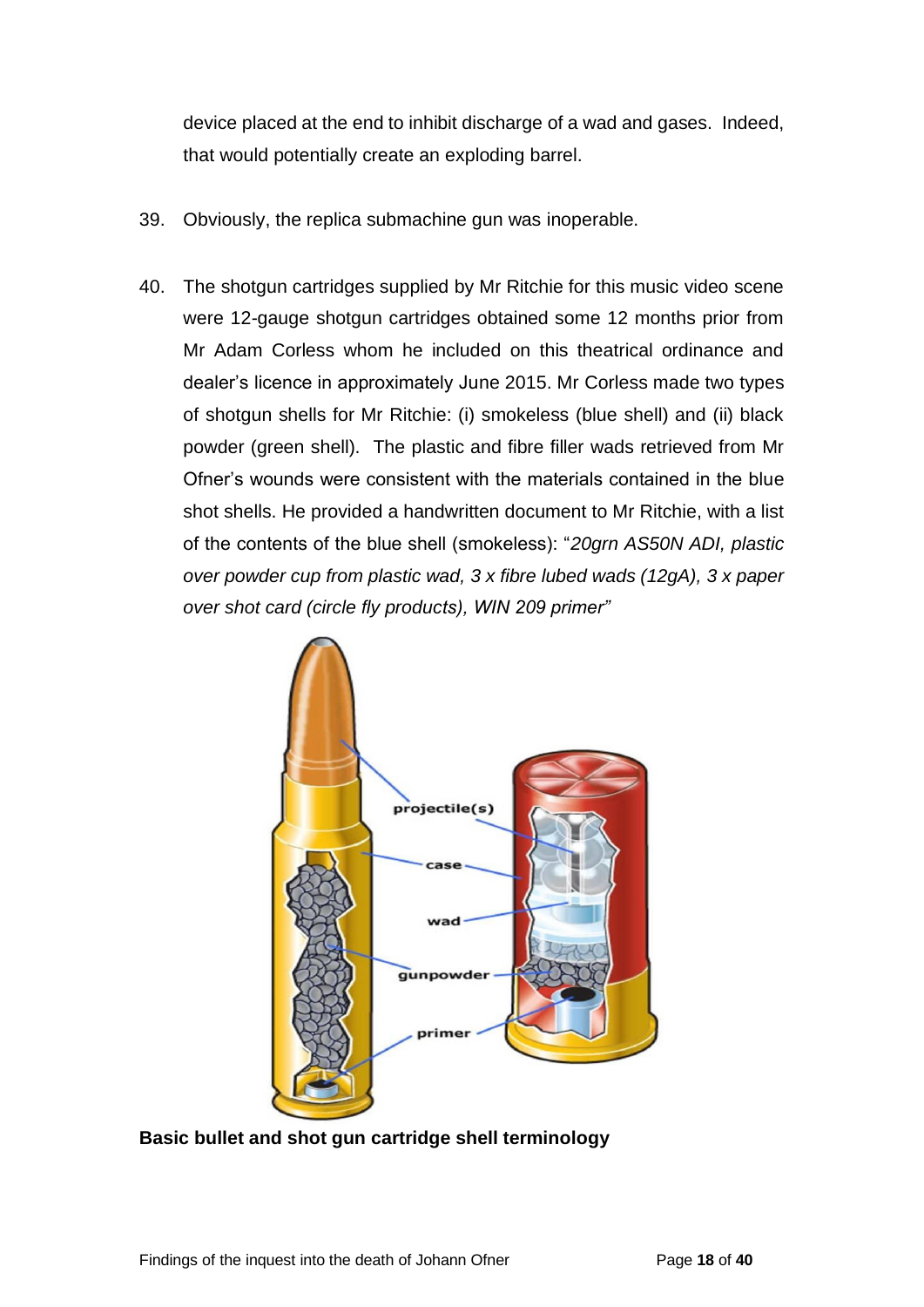

# **Photograph of Blue Shell Cartridge (Exhibit B25 Image 3167306)**

- 41. These blue shell cartridges had to have a hard plastic wad in them to hold the ignition powder against the primers and create a blast effect to propel the shell forward down the barrel. At the bottom of the document, Mr Corless wrote: "*Please ensure when using smokeless (blue) shells that after every discharge the barrels are clear of wad before reloading and refiring."* Mr Corless had no formal qualifications or licences in relation to manufacturing ammunition for supply to others. He was self-taught how to reload ammunition from years of dealing with firearms, off the internet, through literature, and from his employer. Mr Corless was not advised at any stage that the shotgun shells would be used to be discharged in an enclosed space, or in a shotgun that was going to be aimed at a person.
- 42. Mr Ritchie was asked by investigators before he died if he was satisfied that the material used for the shotgun shells was safe and sufficient. He answered that he thought it was "safe". He later told Mr Corless that he had previously safely and successfully used six (6) shots on a minor production and nothing like what happened at the Brooklyn Standard had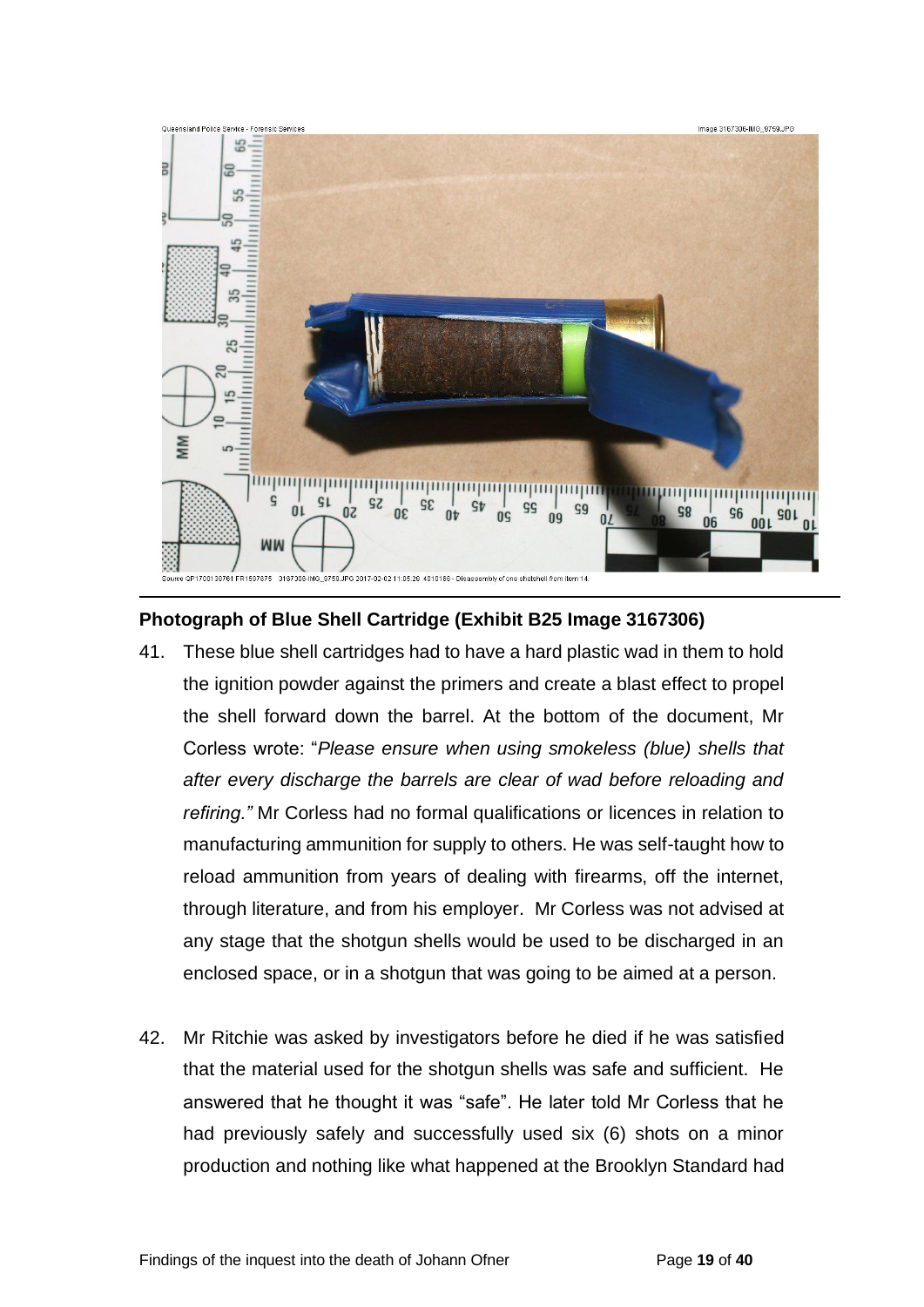occurred. He said, "it was the same situation", he directed the shooter to "just aim to the side".

43. On 27 February, 2018 at the Magistrates Court at Brisbane, Mr Corless was convicted on his own plea of guilty to one charge of manufacturing explosives without authority and the unauthorised sale of explosives. He told the court that he would not have made the shotgun shells if he had any idea they would be used indoors. He was fined \$2500.00.

### <span id="page-19-0"></span>**Queensland Police Service Investigation**

- 44. The Queensland Police Service attended at the Brooklyn Standard Bar on 23 January 2017 just after 14:00 hours. A crime scene was established immediately, and forensic science police officers conducted an extensive examination of the incident location. The police investigation was considerably enhanced by the unusual availability of high quality and extensive camera footage of this fatality. It was quickly determined that the investigation into Mr Ofner's death would be a collaborative effort between the Queensland Police Service and Workplace Health and Safety Queensland (WHSQ).
- 45. Ultimately and unremarkably, the Queensland Police Service did not charge Mr Wild (Stunt Co-ordinator), Mr Hardy (Artistic Director) or Ms Ariel Verri (Producer) with a criminal offence related to the death of Mr Ofner. This is clearly because the failure to ensure the lawful use of theatrical ordinance weapons was Mr Ritchie's.

# <span id="page-19-1"></span>**Workplace Health and Safety Queensland Investigation**

46. A comprehensive Workplace Health and Safety Queensland Investigation took in excess of three years to complete. A series of experts were commissioned to provide opinions in many aspects of this death. COVID-19 considerations created a substantial impediment to the conclusion of the investigation in 2020.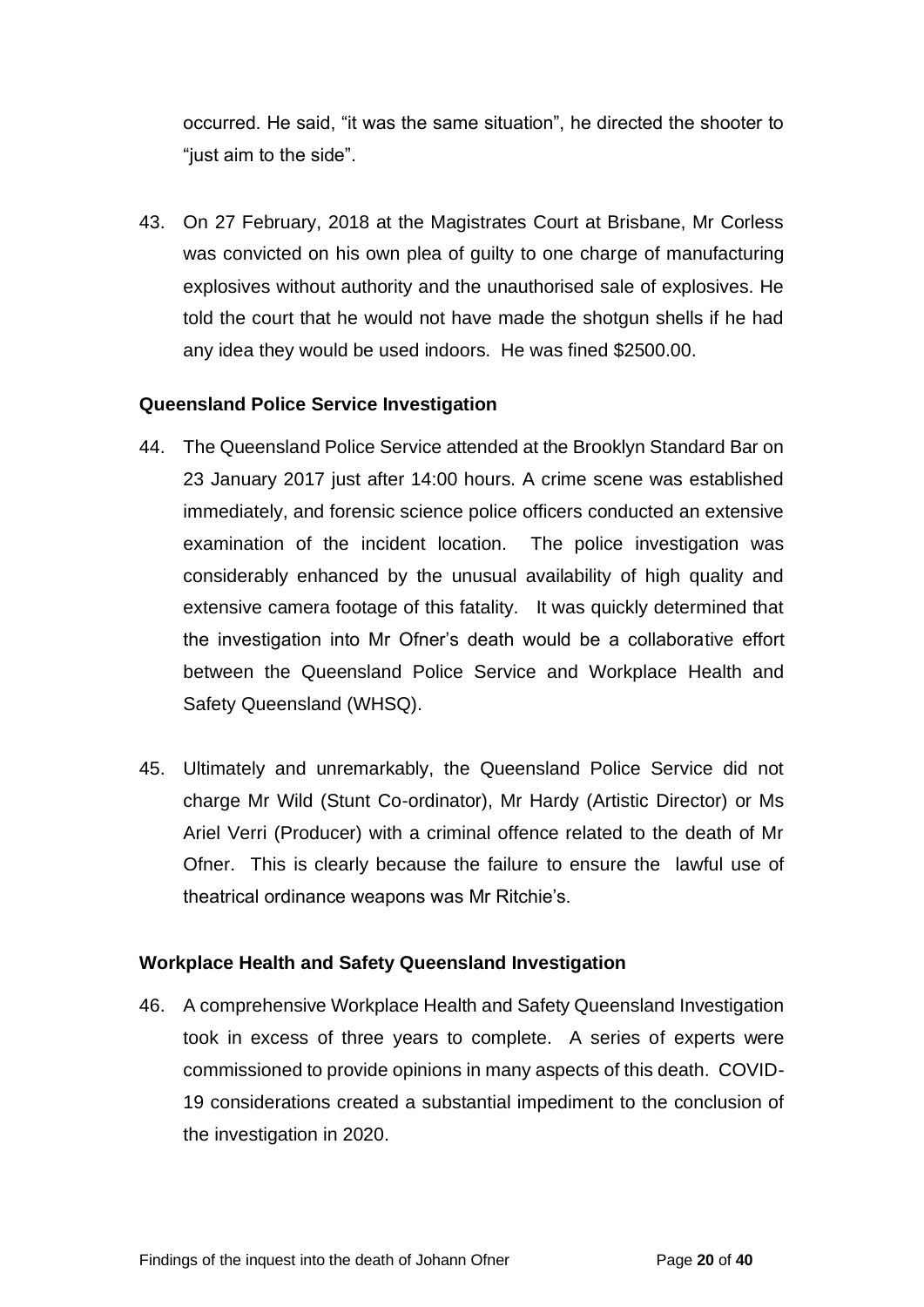- 47. Ultimately, the Workplace Health and Safety Queensland investigation established a number of potential breaches of duties and responsibilities held by The Dreamers and Mr Hardy (Artistic Director), Mr Wild (Stunt Coordinator) or Ms Ariel Verri (Producer). However, given the "recklessness" of Mr Ritchie, none could be held responsible for the death of Mr Ofner. Prima facie, the following failures were variously identified by Workplace Health and Safety Queensland investigators:
	- (a) the failure to appoint a site safety officer with overall control of safety considerations;
	- (b) the failure to undertake dedicated firearm safety briefings;
	- (c) the failure to test fire the firearm to establish safe distances for the actors;
	- (d) the failure to realise aiming difficulties attached to firing "from the hip"; and
	- (e) the failure to consider more costly but safer production options such as computer enhancement or inoperable firearms.
- 48. At first blush, it is eyebrow raising that no person was prosecuted for a simple breach of work health and safety obligations. However, that prosecuting agency ultimately came to the conclusion that any arguable breaches failed to be proved to a criminal standard of proof. That decision must be respected. No doubt the situation was complicated by the death of Mr Ritchie. Investigators concluded that a decision to prosecute him would have been likely, had he not passed away. Today, if a prosecution was commenced, there would be fairness issues in relation to the effluxion of time since an earlier indication that no prosecution would take place. I make no criticism of the decision not to prosecute any person pursuant to the *Work Health and Safety Act* (Qld) and note that it was not an issue at the Inquest.

#### <span id="page-20-0"></span>**Witnesses called at the Inquest**

49. Detective John Fleming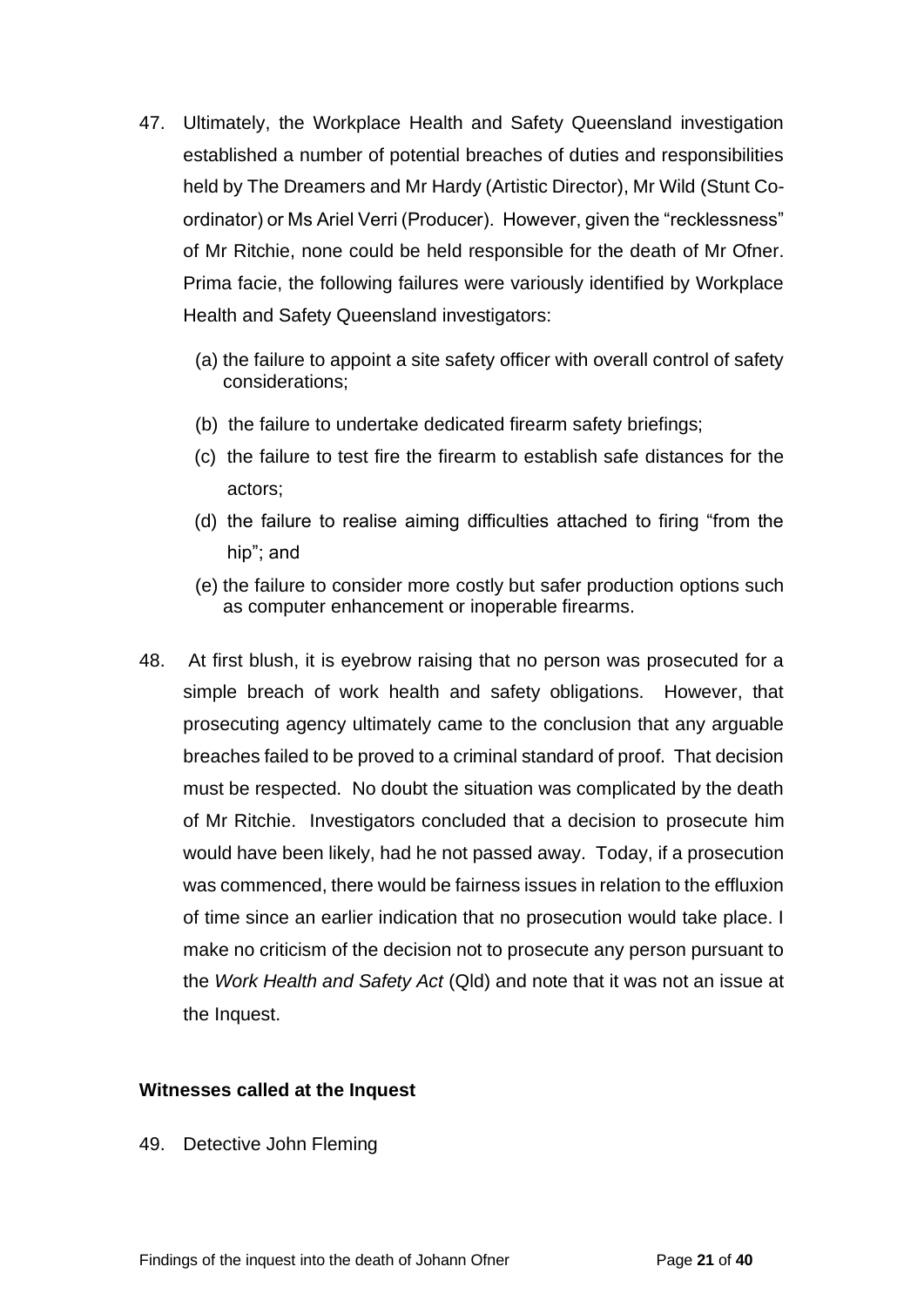- Detective Fleming was the Queensland Police Service investigating officer and co-ordinator with the Workplace Health and Safety investigators.
- He arrived at the Brooklyn Standard Bar shortly after this fatal shooting and managed the investigation thereafter.
- The footage from the camera crew filming the music video scenes gave investigators an unusual and significant advantage in determining what had occurred.
- There was only test firing of the "blank fire" 9mm pistols which were lawfully at the theatrical production.
- The only people present for the subject camera shoot in the Brooklyn Standard Bar were Mr Hardy (director), Mr Wild (stunt co-ordinator), a junior assistant, the four stuntmen and camera operators.
- The stuntmen appeared to understand English although it was not the first language of the Japanese stuntmen.
- The Blue shell (smokeless) shotgun cartridges contained: 20 grams of gunpowder, a plastic over powder cup from plastic wad, 3 x fibre lubricated wads (coconut or horse hair), 3 x paper over shot card and a WIN 209 primer.
- There was no safety supervisor assigned to the video production and confusion about who was to perform that role and no test fire of the shotgun.
- There was no specific safety briefing for this particular stunt scene.
- There were staff trained in first aid on standby.
- The shortened double barrel twin trigger 12-gauge shotgun used in this fatal shooting was a "live fire weapon" which could not fire blanks and accordingly was illegally on site at a theatrical performance and illegally supplied to Mr Ikefuji.
- Mr Ikefuji acted honestly and reasonably in believing this shooting was "safe".
- In some states in Australia operable firearms can be used in limited ways during theatrical performances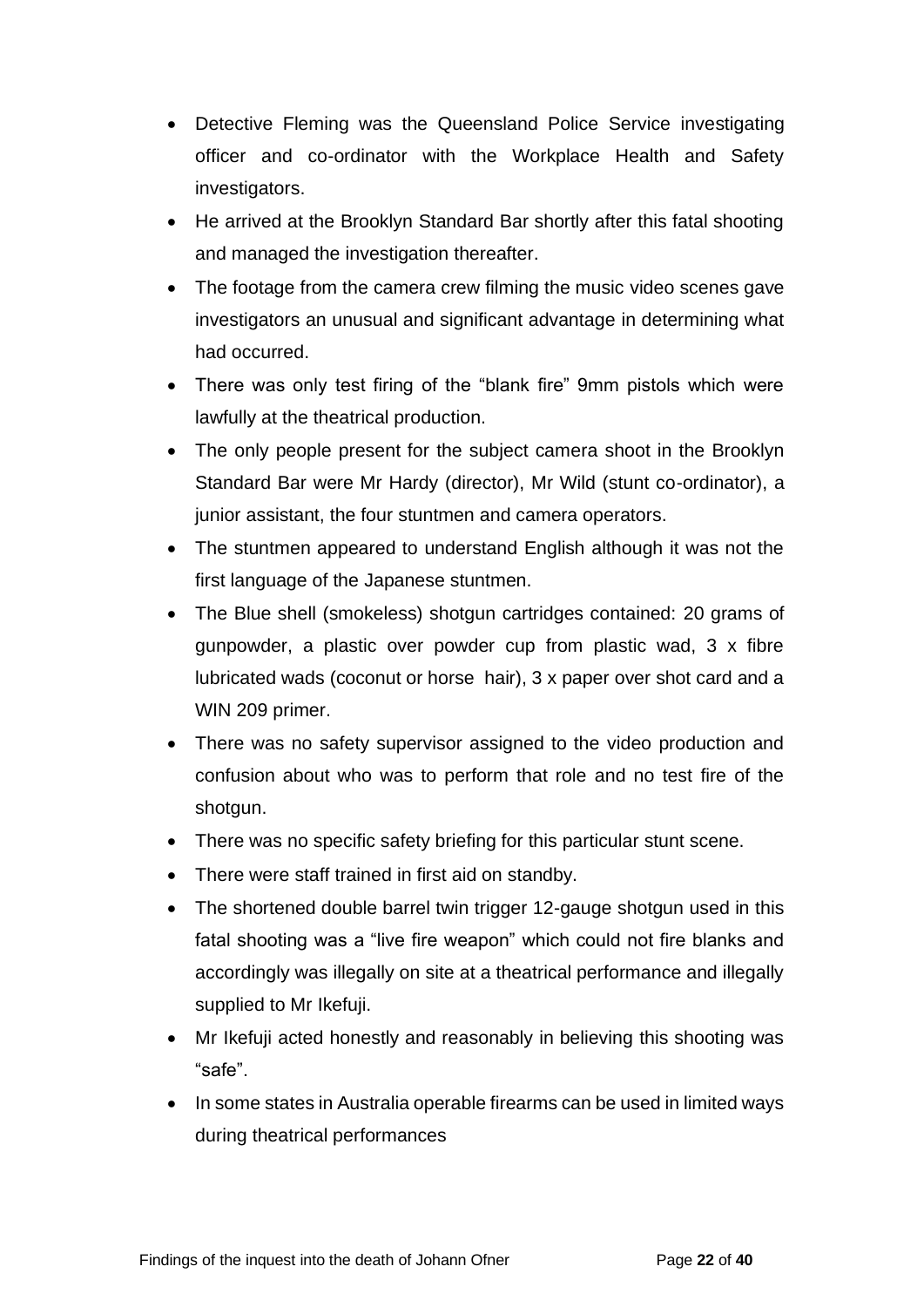- 50. Ms Suzanne Dent
	- Ms Dent was an experienced film and television hair make-up artist employed to assist in the production of this music video.
	- Ms Dent identified Mr Wild as the stunt co-ordinator who held a safety briefing on the morning of 23 January, 2017 in relation to firearms being used but it mainly concerned hearing loss.
	- It appears that Ms Dent mistakenly believed the jerk rope vest was a weapons safety vest.
- 51. Mr Adam Corless
	- Mr Corless supplied the shotgun ammunition used in the music production scene to Mr Ritchie
	- He confirmed that the shotgun cartridges that he sold to Mr Ritchie were not for the purpose of firing at anyone or used inside a building because debris still flew from the barrel on discharge
	- His view was that these cartridges were "blanks".
- 52. Mr Judd Wild
	- Mr Wild was the Stunt Co-ordinator
	- A stunt co-ordinator is an industry certificate-based qualification under the auspices of the Media, Entertainment and Arts Alliance
	- He was unclear about which regulatory safety guidelines applied to this position
	- He did not hire Mr Ritchie The dreamers did
	- He was required to prepare a risk assessment but not in relation to firearms – that was an armourer's task.
	- He supplied a risk assessment which mentioned firearms but not specifically the risk of a stuntman being shot and was for "insurance purposes"
	- He was not the safety officer on site and made that clear in correspondence to Mr Hardy.
	- His understanding was that the shotgun was a blank-firing weapon with no projectile expelled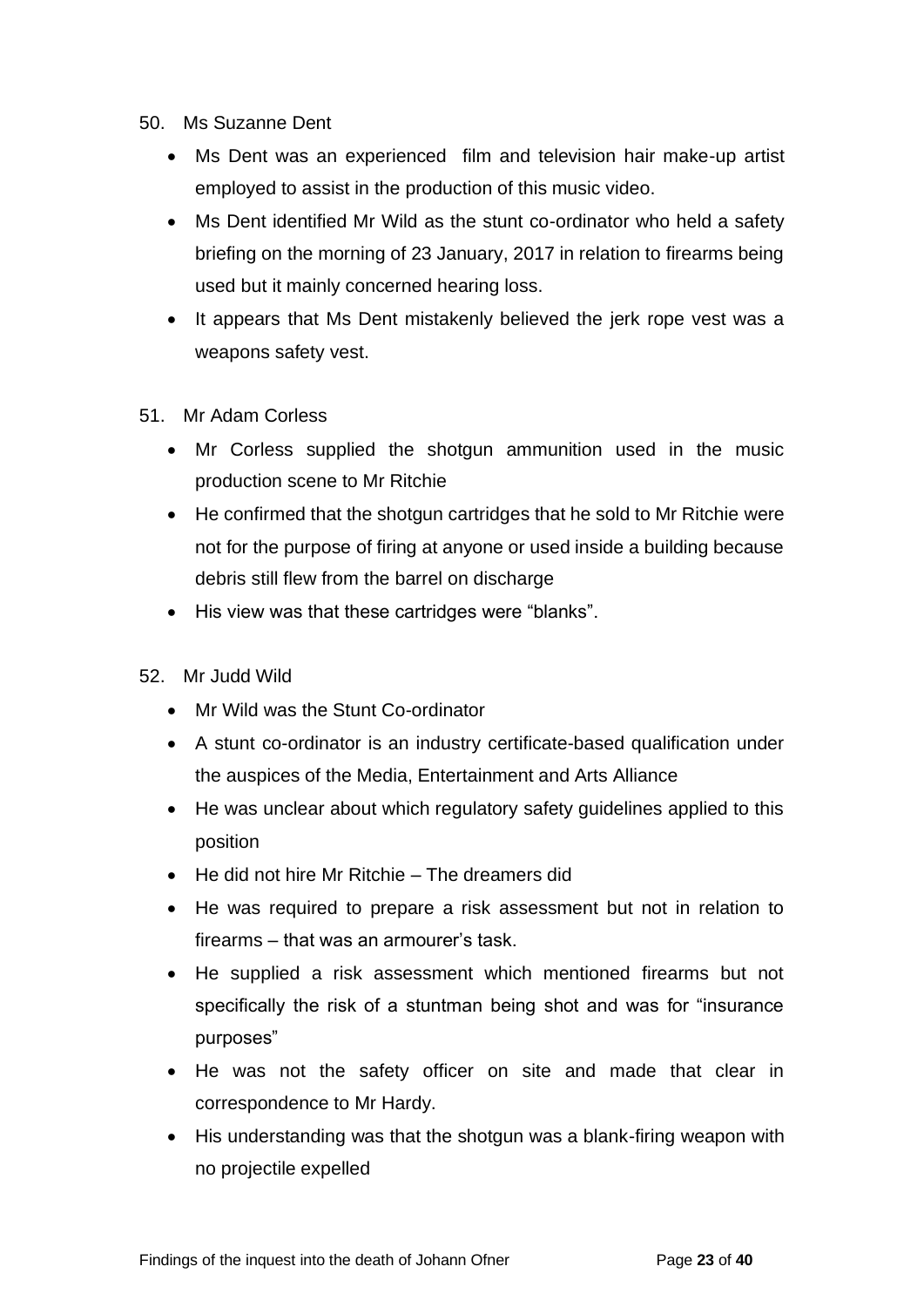- Mr Ritchie told Mr Ikefuji to "aim off" of Mr Ofner when firing and that firing from a one metre distance away would be safe
- Mr Ritchie gave a brief safety talk to the stuntmen, but it was mainly about the operation of the weapons and Mr Wild was not involved
- He did not request a test fire of the shotgun because "it was up to the armourer" but there was a test fire of the 9mm pistols
- Mr Ritchie did not assure him that no projectile would be expelled from the shotgun
- His involvement in the stunt was to pull the jerk rope
- He believed that the overall responsibility for firearm safety was with the armourer, Mr Ritchie.
- He stated that if he had believed the situation to be unsafe, he would have "pulled the scene" and stopped the performance.
- He recommended that an overall site safety supervisor should be mandated in filming firearms scenes.
- 53. Mr Alan Hardy
	- Mr Hardy was the owner of the production company The Dreamers but, on set, only director in charge of "creative vision"
	- He was not involved in production quidelines (Ms Verri) nor stunt safety (Mr Wild) nor firearm safety (Mr Ritchie)
	- It was the producer's job to ensure safety briefings and seek risk assessments
	- He understood Mr Wild oversaw stunt safety
	- He did not direct Mr Wild to engage Mr Ritchie. Mr Wild chose Mr Ritchie as armourer
	- He operated a camera during the filming of the production approximately seven metres from the deceased
	- His expectation was that the producer, stunt co-ordinator and armourer were experts who would not have brought firearms to the production set that could have caused injury.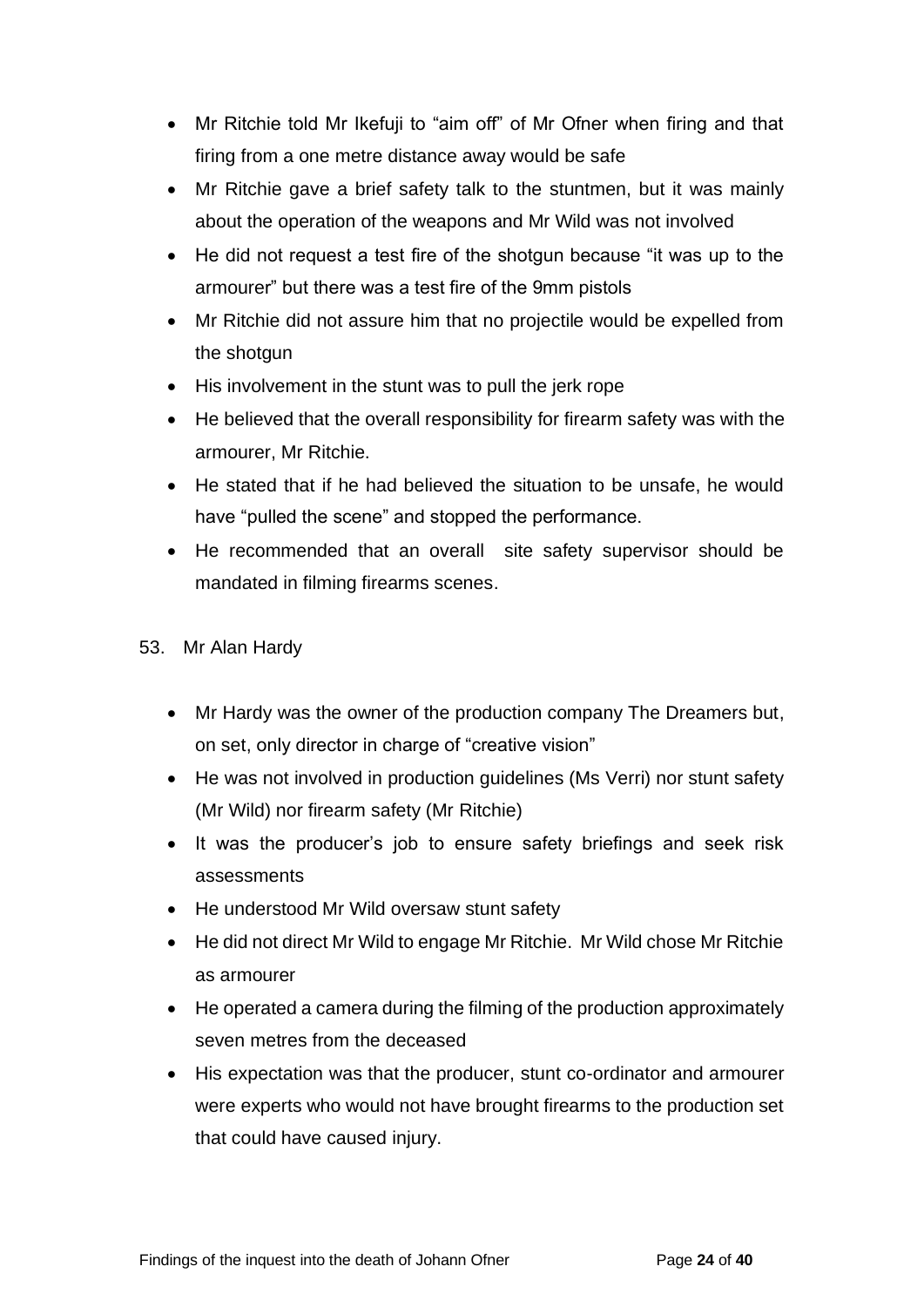# <span id="page-24-0"></span>**Victim Impact Statements**

54. Material regarding the tragic effects upon Mr Ofner's family and his largely over-achieving and much celebrated life was placed before the court. On the evidence, Mr Ofner made a difference to a number of lives and is sorely missed by his family and friends.

# <span id="page-24-1"></span>**Witnesses providing written answers at the Inquest**

- 55. Mr John Bowring (Expert Armourer) Mr Paul Murphy (Chief Executive Officer, Media Entertainment and Arts Alliance) Mr Joe Pampanella (Safety Consultant to the Australian Film Industry) Mr Owen Johnston (Consultant, Screen Producers Australia) Mr Steven Steenstrup (Expert Theatrical Armourer)
- 56. These experts provided much assistance to the Inquest in relation to the Guidelines (and lack thereof) to Theatrical Armourers and Film Production crews when firearms are involved. The relevant evidence of these experts is incorporated to findings addressing issues [3] to [5].

# <span id="page-24-2"></span>**Safety Issues**

- 57. The issues considered at Inquest did not involve a review of what had taken place but rather how this tragedy should not be repeated:
	- 1. The findings required by s 45(2) of the *Coroners Act 2003* (Qld); namely the identity of the deceased, when, where and how he died and what caused his death;
	- 2. The circumstances and cause of the fatal shooting of Johann Ofner at the 'Brooklyn Standard Bar' at Lower ground level, 371 Queens Street, Brisbane, which occurred on 23 January 2017;
	- 3. The adequacy of training and safety briefings provided to cast and crew on production sets;
	- 4. Consideration of the regulation and applicable standards of the use of firearms by which the entertainment, film and production industry operates in Queensland and Australia; and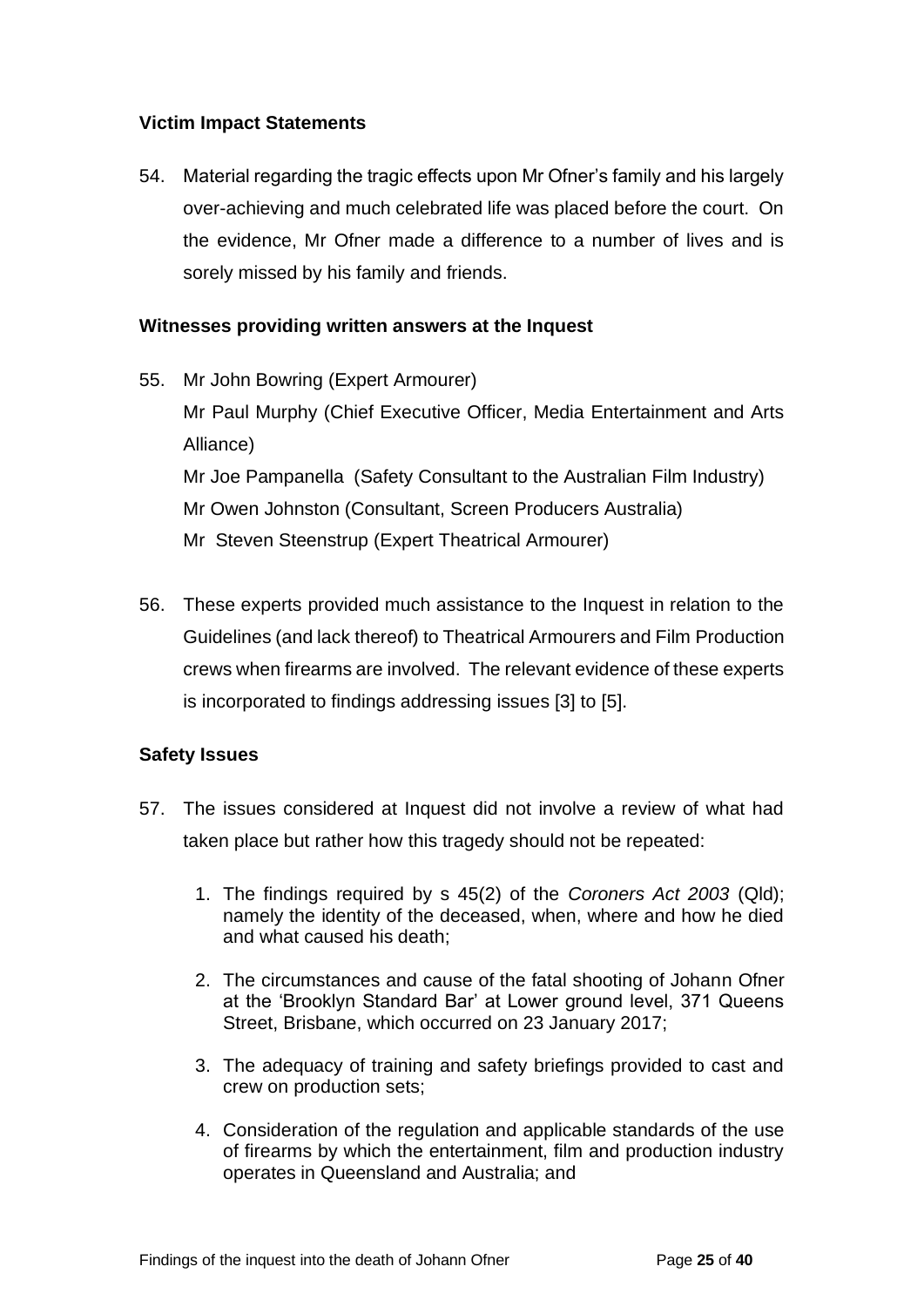- 5. Whether there are ways to prevent a similar death occurring in the future.
- 58. [1] and [2] have been dealt with above and, in particular, under the Undisputed Facts which outlines my findings of fact regarding the circumstances of Mr Ofner's death.
- 59. In relation to the remaining issues explored at the inquest, I make the following findings:

# <span id="page-25-0"></span>*The adequacy of training and safety briefings provided to cast and crew on production sets*

- 60. The following failures were identified by investigators:
	- (a) the failure to appoint a site safety officer with overall control of safety considerations;
	- (b) the failure to undertake dedicated firearm safety briefings;
	- (c) the failure to test fire the firearm to establish safe distances for the actors;
	- (d) the failure to realise the aim difficulties attached to firing "from the hip"; and
	- (e) the failure to consider more costly but safer production options such as computer enhancement or inoperable firearms.
- 61. Both Mr Bowring and Mr Steenstrup provided great assistance to the Court in identifying these failures. Both identified the absence of a site safety officer and dedicated safety briefings on the firearms, rather than what appeared to be "chats" while handing out weapons as critical shortcomings. Mr Ritchie should have taken up the safety officer role in the absence of direction from Mr Hardy. Test firing of the supposedly safe shot gun should have taken place in a safe area along with the testing of the two 9mm pistols. That test firing would have exposed the danger, particularly the unsafe distance between Mr Ikefuji and Mr Ofner. Another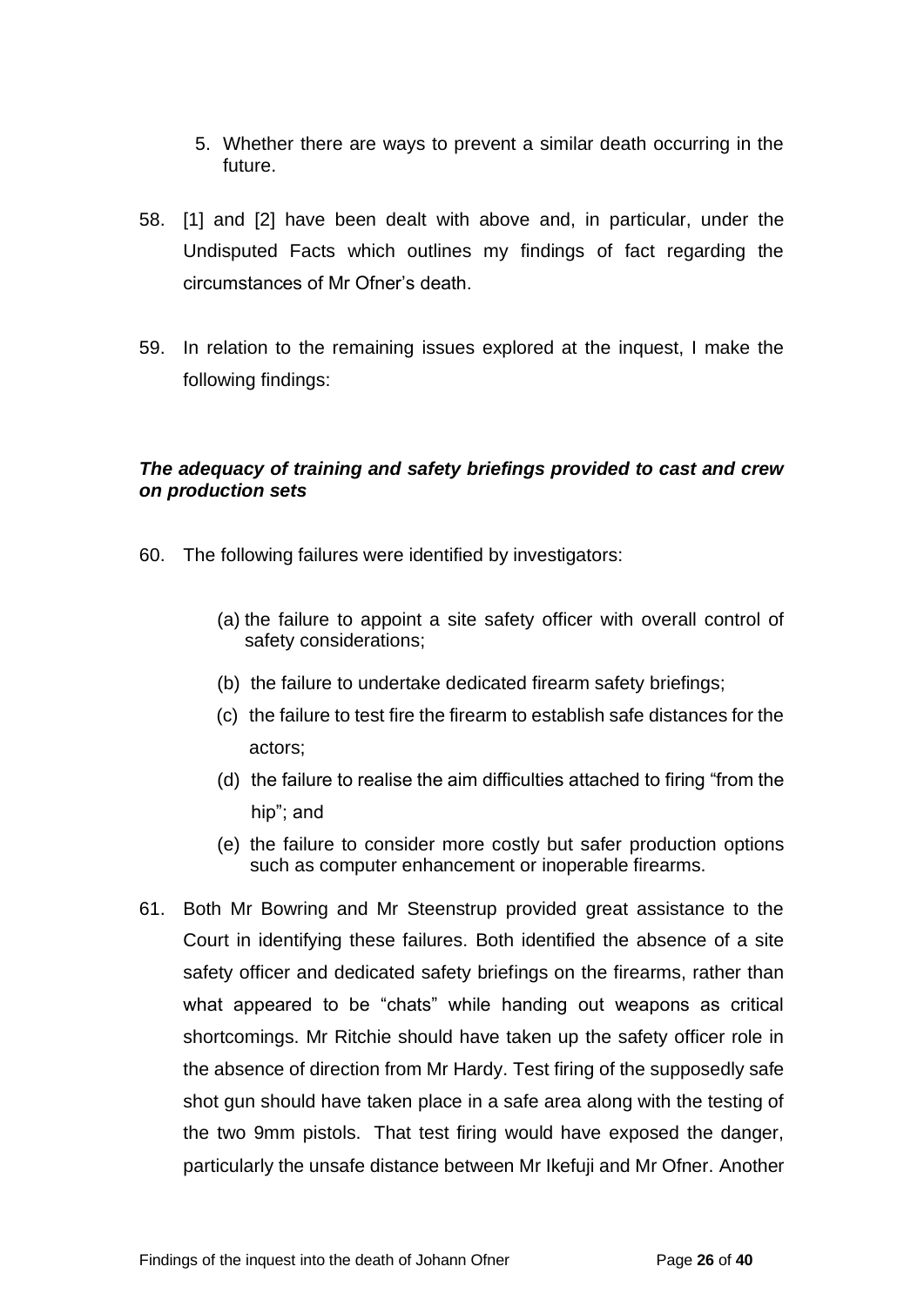critical mistake was the assumption that Mr Ikefuji could accurately aim "shooting from the hip". Firing a weapon not secured against a hard surface like a shoulder, wall or gun stand invites inaccuracy. This is particularly so with the "kick back" from the discharge of a shortened, twin triggered, double barrelled 12-gauge shotgun whilst on the move.

- 62. Unhelpfully, counsel for the family, Mr Wild and Mr Hardy particularly in written submissions concentrated, not on the corporate failings on 23 January, 2017, but rather on the inconsistencies between the evidence of Mr Ritchie, Mr Hardy and Mr Wild, in attributing blame. Both were unimpressive witnesses in the sense that they sought to distance themselves from their duty to maintain a safe workplace. Mr Hardy particularly so, in trying to compartmentalise safety responsibilities. However, this Inquest was not about blame but rather ways to prevent deaths from happening in similar circumstances in the future. I will not devolve into an examination of the evidence for and against each of their irresponsibility for this death. What cannot be ignored, as counsel for Mr Wild put it: *"With the introduction of weapons, primary responsibility for that particular aspect of the production rested with the armourer who was specifically engaged due to his experience and expertise in this regard."*
- 63. I was very much assisted, however, by this elegant observation by counsel for the family, which I adopt:
	- "26. *The submissions of Mr Wild and Mr Hardy make clear that communication and consultation between the stunt co-ordinator, the director and the armourer was absent. In essence, their approach was that each person adopt the risk for their own area of responsibility, without regard to how joint or concurrent risks were being addressed between areas of expertise. This disparate approach to safety responsibility in filming was one of the only areas of consistency between the evidence of Mr Wild and Mr Hardy.*
	- 27. *In this regard, the evidence of Mr Wild and Mr Hardy exposes an approach to safety which falls foul of the Workplace Health and Safety Act, 2011. Under the Act, each person conducting a business or undertaking is required to consult in the discharge of*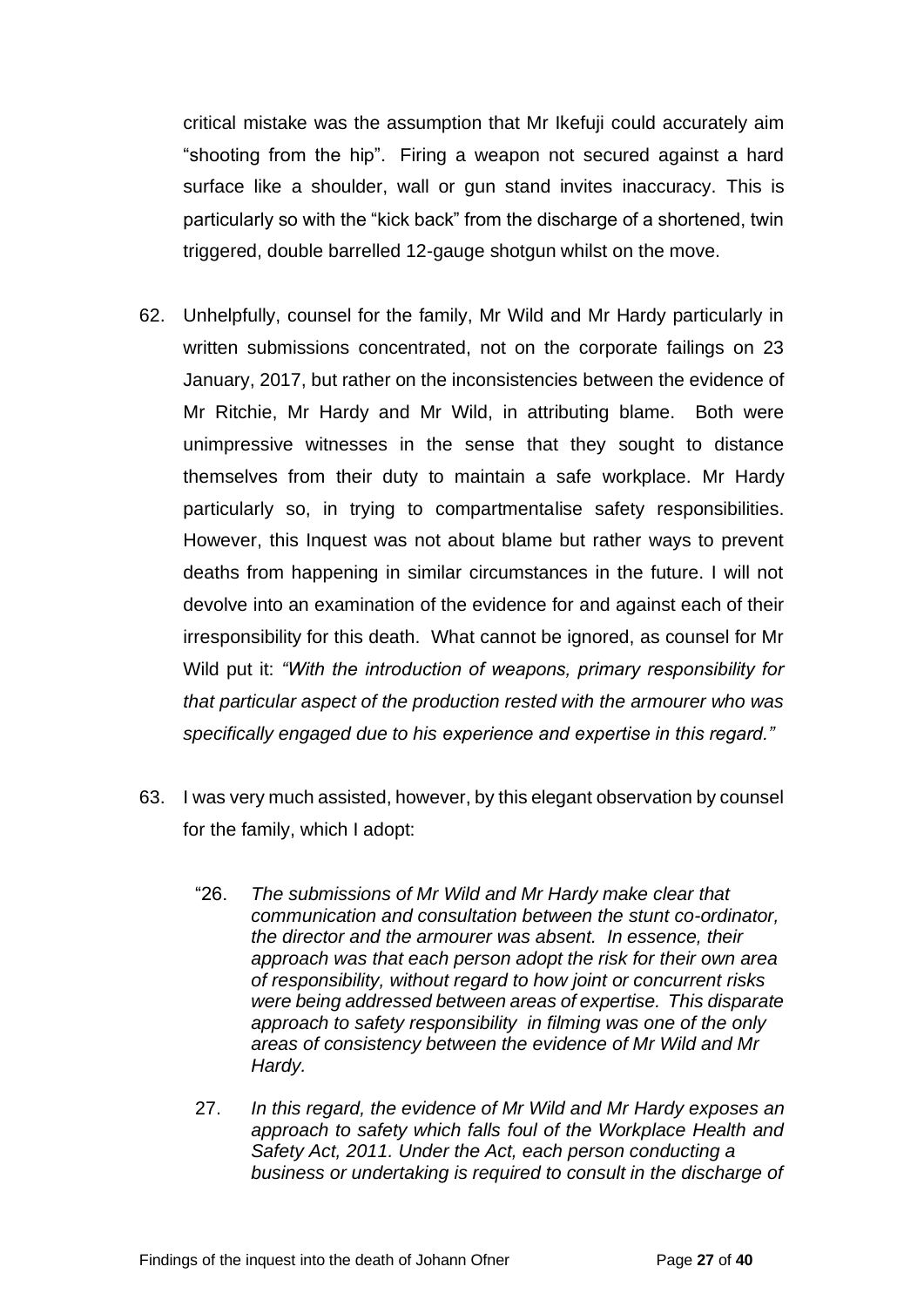*their duties. The policy rationale behind this requirement is both evident and essential to the framework of safety across an enterprise; the consultation serves to prevent a particular risks falling through the gaps between individual's roles.*

- 28. *The Court ought to find the approach to compartmentalisation of safety responsibility left no person in a position to make a decision to abandon live firing, and find such distribution of safety is not consistent with the individuals' obligations at law…"*
- 64. The difficulty is in finding a regulatory mechanism to mandate this level of co-operation. A good example is the failure to undertake a test fire of the shotgun. Had a test fire been done, it is likely that the cast and crew would have been alerted to the force and power of the projectile once discharged from the barrel of the shotgun. There was no reasonable basis to have not simply conducted one test fire of the shotgun. The two 9mm pistols were test fired. Ultimately, Mr Ritchie, the armourer, as the person responsible for the handling and safe use of the firearms, was accountable for the decision to not conduct a test fire. However, if one person had insisted, a test fire of the shotgun probably would have been in all probability undertaken.
- 65. The only rational solution is to ensure that a site safety officer with overall control of any stunt production including all the component film production departments is mandated to ensure such a breakdown in communication cannot reoccur. However, that provides a further layer of cost to small production companies and, in the event of disagreement, the theatrical armourer should have the final say.
- 66. Mr Joe Pampanella, Safety Consultant to the Australian Film Industry, was asked the following question:

*"Assume the law is changed to positively deem a producer to be responsible for the safety of all persons in any production, and that the producer holds the responsibility to ensure all reasonably practicable steps are taken to ensure the safety of all persons on a set. What impact*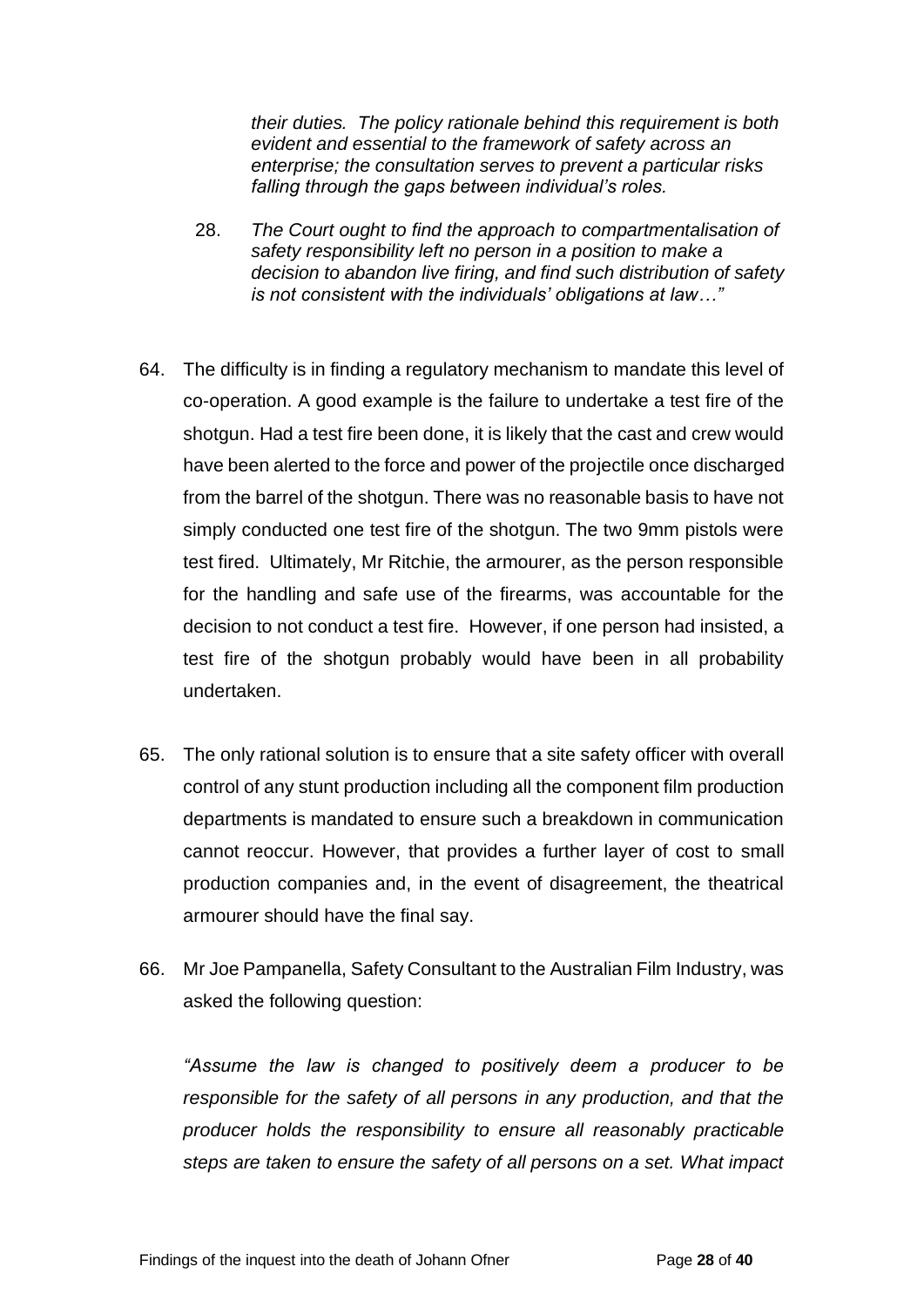*would you expect such a change to have on the Australian Film and Television industry?"* 

67. His response was that film productions are vast and complex and there are many aspects to the production process. He noted producers engage individuals with specific expertise to assist in this process. The producer maybe the overall responsible person, but there are also other individual persons in positions of control that also must assume responsibility for activities within their control. He did specifically support the idea of the producer taking sole responsibility.

#### <span id="page-28-0"></span>*Consideration of the regulation and applicable standards of the use of firearms by which the entertainment, film and production industry operates in Queensland and Australia*

- 68. Stunt actors are regulated by the Media, Entertainment & Arts Alliance (MEAA). The MEAA was established in 1992 and is the union for people working across the arts, entertainment, sports, outdoor, music and events industries. The union looks after the interests of a large variety of members including, but not limited to, screen technicians, professional basketball players, costume designers, make-up artists, sound engineers, ushers, venue event staff, broadcast technicians, animators, live performance crew and stunt performers. The MEAA is also an industry advocate for creative professionals on issues such as members' rights at work, workplace health and safety, and protecting wages and conditions. Mr Ofner was an accredited stunt performer and member of the MEAA since 11 September 2014. Film production companies usually only employ MEAA members.
- 69. The Screen Producers Australia (SPA) is an 'employer association' body, formed by the screen industry to represent the interests of small-tomedium sized, independent Australian film and television production companies on issues affecting the business and creative aspects of screen production.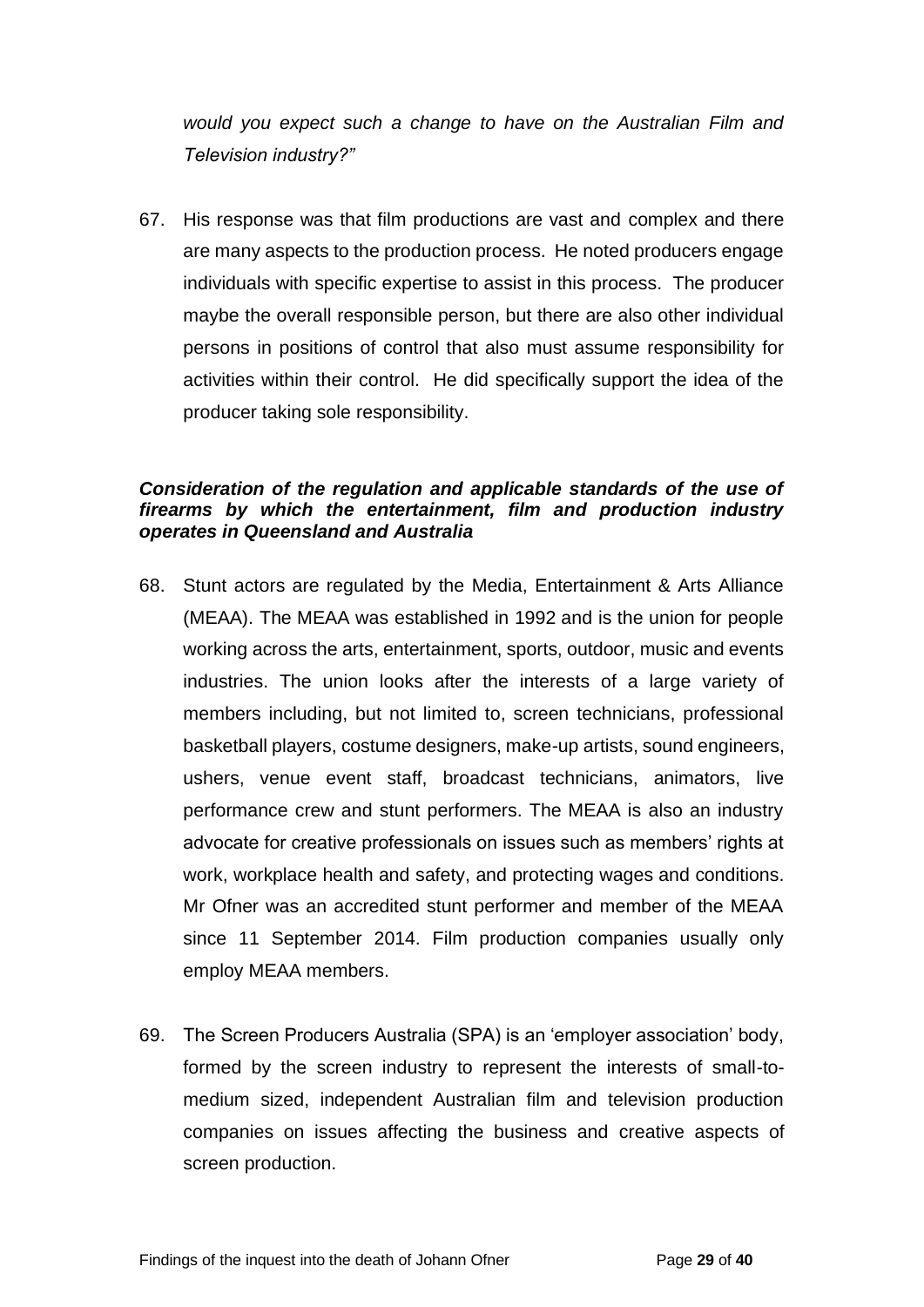- 70. At the time of the Mr Ofner's death, safety in the entertainment and screen production industry was guided by three documents:
	- i. The Film Industry Recommended Safety Code 1983 (Safety Code 1983); and
	- ii. Occupational Risk Management in the Australian Film & Television Industry – Draft National Safety Guidelines 2004 (Draft National Safety Guidelines 2004).
	- iii. Film and Television Industry Safety Guidance Notes (1995)
- 71. The Safety Code 1983 is the only ratified and fully endorsed standard approved by the MEAA and the Screen Producers Australia (SPA). It has not been updated or reviewed since its approval in August 1983. The Safety Code 1983 was also silent as to the role and responsibilities of armourers and remains accessible on the MEAA website.
- 72. The Draft National Safety Guidelines 2004 was drafted on 10 November 2004, with the intention of being industry national safety guidelines. The Screen Production Review Committee comprised representatives from the MEAA, the Screen Producers' Association of Australia (SPA), Fox Studios Australia (representing film studios), the Australian Broadcasting Corporation (representing public broadcasting) and the New South Wales Film and Television Officer (representing state funding agencies). After industry consultation, the Committee did not reach an agreement to formally codify the Draft National Safety Guidelines 2004.
- 73. The guidelines are instructive in nature only and used on many screen productions, but they are not legally binding and do not displace or replace the legislative work health and safety obligations on employers and employees.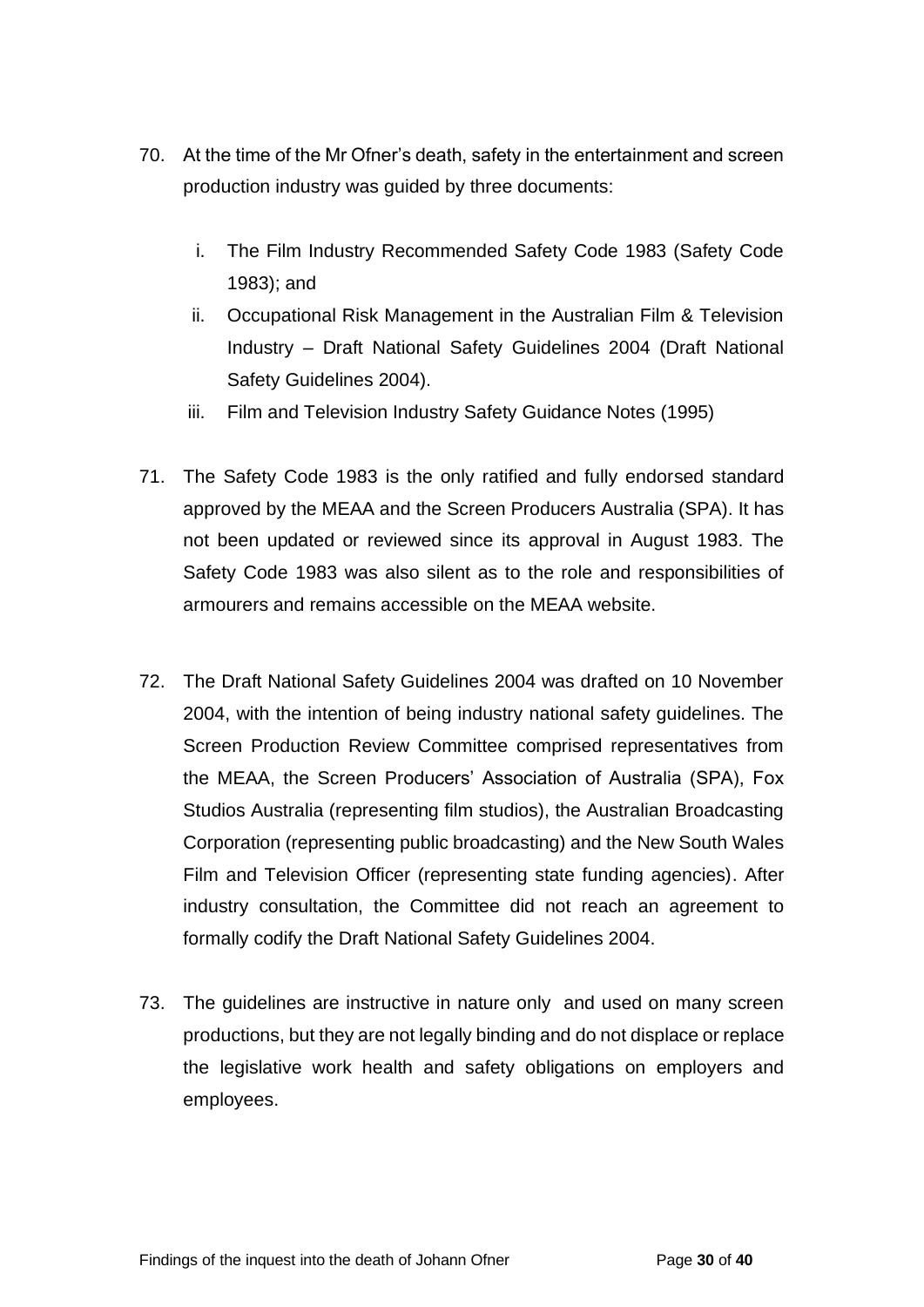74. The Film and Television Industry Safety Guidance Notes of 1995 (1995 Guidance Notes) covered more screen production areas than the 1983 Code. The 1995 Guidance Notes provided, for the first time, consolidated advice on the use of firearms and armoury in screen productions. The provisions with respect to firearms and armoury matters, appeared on pages 51 to 54. These provisions provided, inter alia, that:

#### *"FIREARMS AND WEAPONS*

*An armourer must be engaged and on set when firearms, actual or imitation, or prohibited weapons such as replica firearms, flick knives, grenades or crossbows are in use. Note that regulations may vary from state to state.* 

*The armourer must hold current appropriate licences for all weapons prior to their use on set.* 

#### *ARMOURER RESPONSIBILITIES*

*To instruct relevant members of the crew and cast on the safe handling and safety procedures of all the weapons to be used.* 

*To ensure that the weapons and ammunition are safe to use together and are of a good fit type whether or not they are specially manufactured or obtained commercially.* 

#### *LIVE AMMUNITION AND NON-PROP WEAPONS*

*Live ammunition is defined as any cartridge loaded with explosive and a projectile or projectiles of any cartridge loaded with a propelling charge and one or more projectiles.* 

*Dummy ammunition used in prop firearms should be proved to be safe to the safety supervisor and 1st [Assistant Director] and to any actors using the firearm(s) or having them pointed in their direction.* 

#### *HANDLING PROCEDURES*

*Before the firing of any weapon, the armourer, 1st [Assistant Director], key grip and safety supervisor should plan for the protection of cast and crew essential for the shot who must remain either in the line of fire or arc of fire. All other nonessential personnel shall be removed from the line of fire and arc of possible fire.* 

*If a weapon is to be fired in the close proximity of cast, the armourer, 1st [Assistant Director], the safety supervisor and those members of cast who*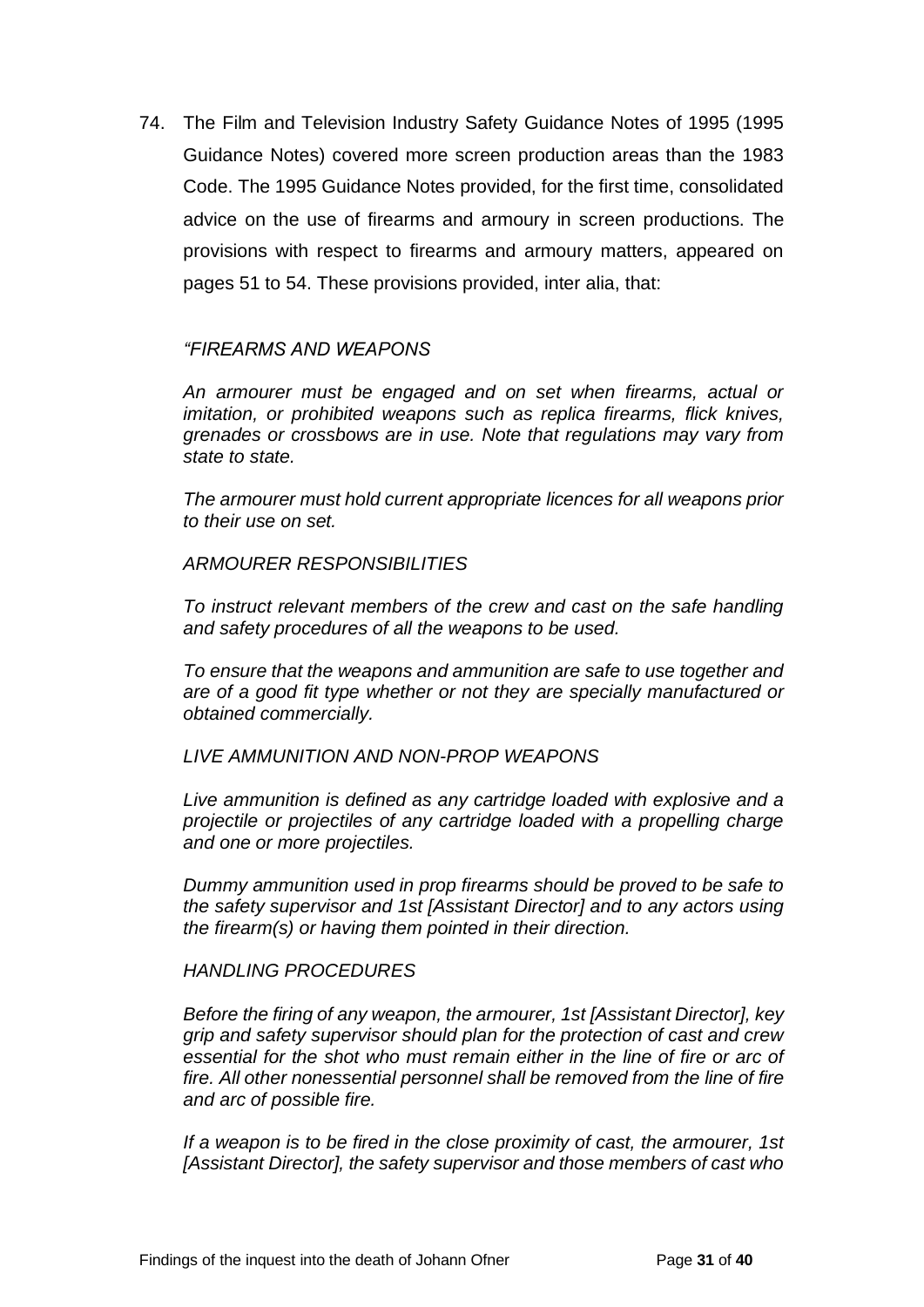*may either be firing the weapon or being fired at, shall meet and agree upon the safe angles and distances to ensure safety. This will be dependent on the weapon, ammunition, distance, and the type of protection available for the participants. An example test blank should be fired."*

- 75. Mr Steenstrup gave evidence, that in his expert opinion, the armourer and firearm related provisions of the 1995 Safety Guidance Notes are wellknown among established and experienced theatrical armourers. This would have included Mr Ritchie.
- 76. As a direct response to Mr Ofner's death, a meeting was convened with the MEAA, SPA and other screen funding agencies to review the screen industry safety guidelines. As a result, the MEAA and SPA jointly established Screen Safe Australia, and in consultation with armourers and other industry professionals, produced the 'National Guidelines for Screen Safety' 2021 ('National Guidelines'). This was published on 1 June 2021 on a dedicated website: "*National Guidelines for Screen Safety*". Electronic notification of the new guidelines was sent to all MEAA and SPA members. These guidelines are ancillary to work health and safety laws, and its purpose is to provide advice on how to manage safety in screen industry workplaces and comply with relevant legislation.
- 77. Chapter E of the National Guidelines is dedicated to 'high risk production activities', which encompasses the role of armourers and the use of firearms. Section 1 expressly identifies who is considered the Person Conducting a Business Undertaking (the statutory test for a person caught by work, health and safety obligations) and lists 'golden rules' about the use of firearms and safety requirements. While this is not a considered legally enforceable document, the Chapter certainly creates a checklist of what should ideally occur in a production when firearms are going to be used, a breach of which would "guide" prosecutors.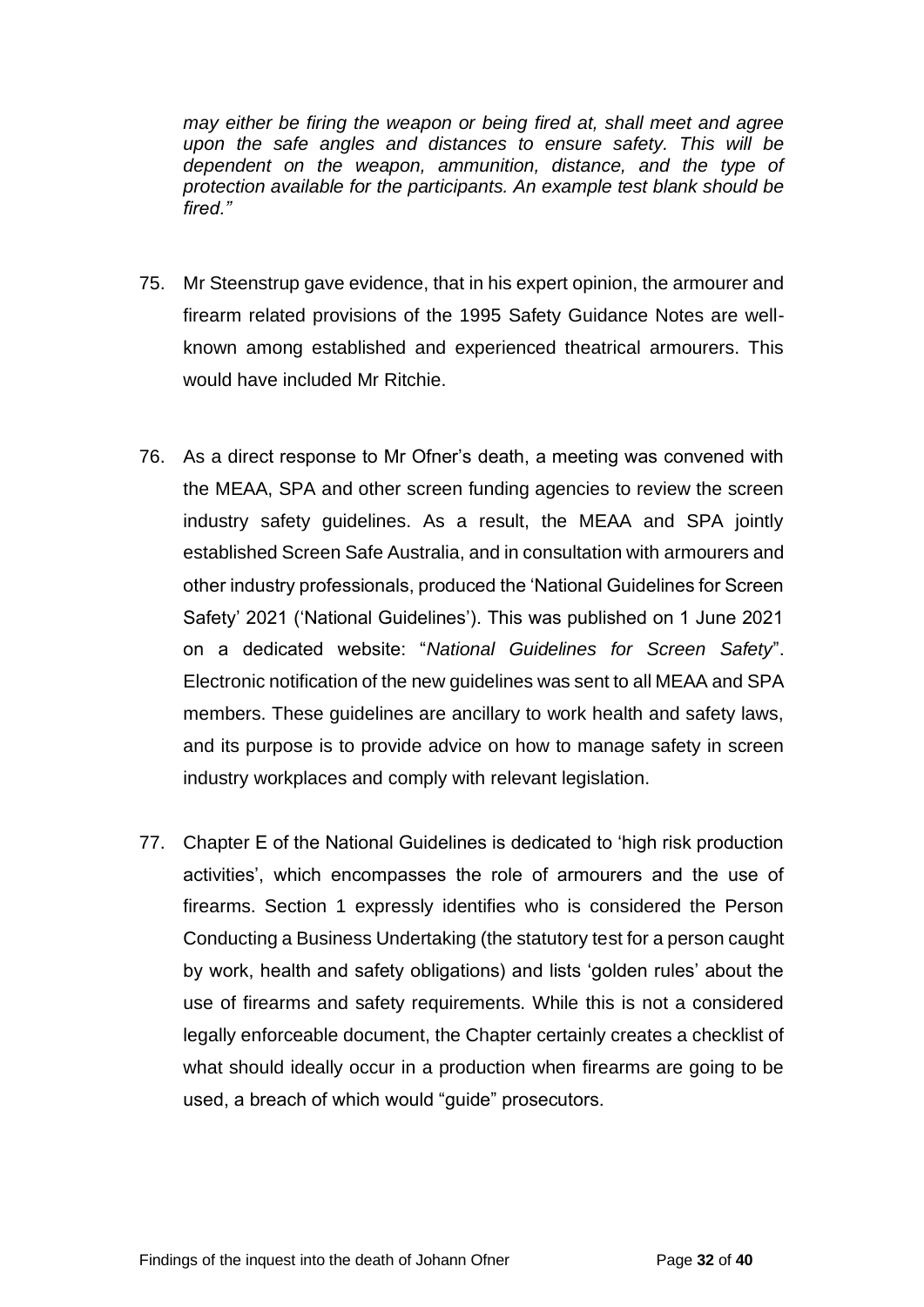- 78. Mr Steenstrup gave evidence that in his expert opinion, National Guidelines for Screen Safety that Chapter E, Section 1 could include a provision that, in the event of a disagreement about what is considered safe, the armourer has the final word on the use of firearms and munitions, to combat any doubt who has the responsibility and control in relation to the use of weapons in theatrical settings.
- 79. Both Mr Bowring and Mr Steenstrup provided great assistance to the Court in identifying the areas that could be improved with respect to theatrical armourers in the film industry and proposed meaningful changes that could be made to clarify the role and responsibilities of theatrical armourers.
- 80. The circumstances of Mr Ofner's death highlight the lack of regulation and compliance checks with regards to the licensing and auditing of theatrical armourers, and the use of firearms in the film and production industry. It may be due to the small number of professional full time theatrical armourers operating in Australia. Mr Bowring opined that the current lack of critical mass of professional theatrical armourers is a constraint on forming a guild or specific union to represent this niche group of the industry.
- 81. Armourers, theatrical ordinance, and the use of firearms and blank firing ammunition on a set or in a theatrical production is governed by individual state Weapons Act and explosives laws. Therefore, there is a lack of consistency across the States in Australia. The Screen Producers Australia (Mr Owen Johnston) supported a submission that a national Code of Practice be established for safe use of firearms on screen productions in Australia based on the Firearms / Armoury section of the National Guidelines for Screen Safety (2021).
- 82. In Queensland, the *Weapons Act (Qld)* defines an armourer as a person who stores, manufactures, modifies, or repairs weapons in the course of the person's business. The term "theatrical armourer" does not exist in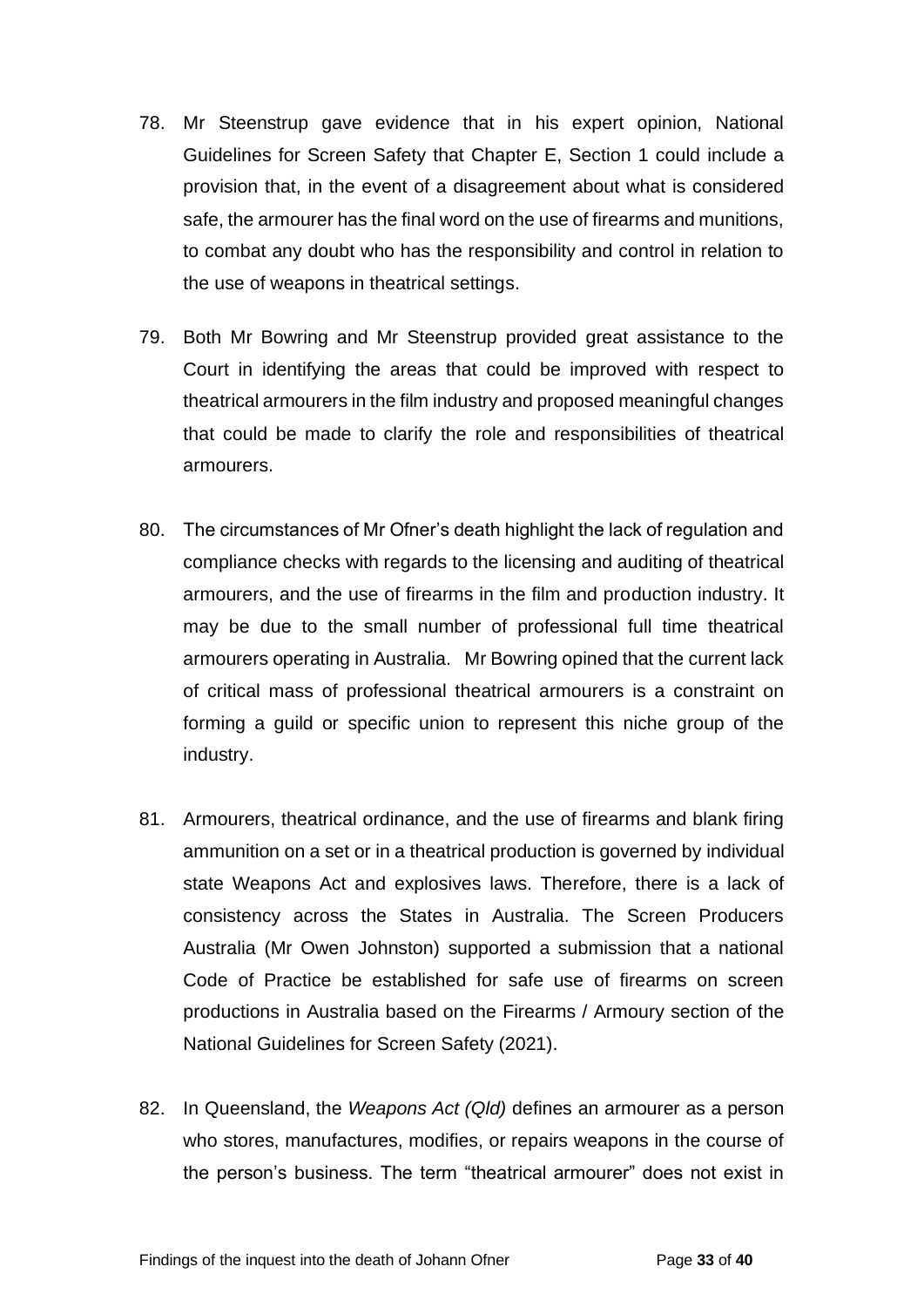Queensland legislation. The consequence is that the standard to be issued with an armourer's license is considered inadequate by those working in the film industry, because any person with an armourer's licence can advertise and be engaged for work as a theatrical armourer.

- 83. It is evident that the process of acquiring a Theatrical Ordinance Suppliers or Armourer's Licence is not difficult. There is no established process, training, testing or any industry vetting to qualify for an armourer's or theatrical ordinance licence. It therefore leaves the industry at risk of employing inappropriately licenced persons without the requisite industry skills, knowledge, and experience.
- 84. Mr Bowring opined that theatrical armourer's licences should be more difficult to obtain with refresher courses and a graded training and certification regime. He noted the existing test used to obtain a shooter's license would be adequate for entry level so long as the entry-level armourer only worked on set under the direct supervision of a licensed armourer or an employee with adequate qualifications.
- 85. Moving onto an intermediary level, that certification would entail someone capable of operating on a film set unsupervised by the licensed theatrical armourer. His or her work should be checked and regularly overseen by the licensed theatrical armourer. Finally, someone who had passed a qualifying exam to be a licensed armourer with enough onset and workshop experience could be issued with a full licence. This person would be able to plan out an armoury budget, do risk assessment paperwork, discuss with producers and directors what is required for a film shoot with an overarching safety responsibility.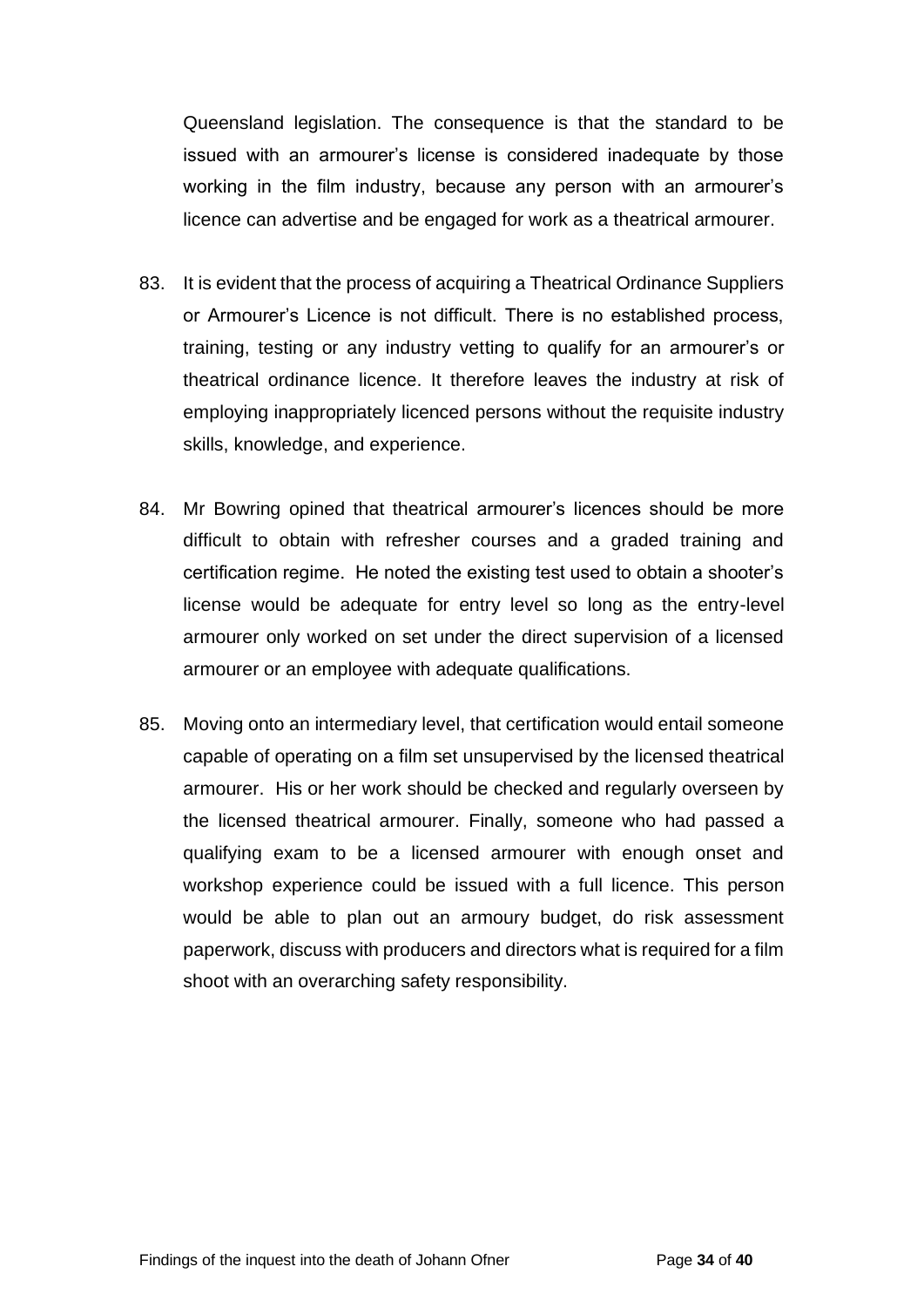# <span id="page-34-0"></span>*Whether there are ways to prevent a similar death occurring in the future*

86. Mr John Bowring (Expert Armourer) was asked the following questions:

1. Is there a way that the scene could have been filmed without the need to load the shot gun? a) Is the effect of the shotgun being fired something that could have been edited in post-production? b) Are you able to comment at all how costly adding that specific special effect would have been?

Mr Bowring's response:

*"To correctly frame an answer to this question and outline options available, it is important to understand why firearms are fired on film sets. There are two key reasons. The first is to enable the physical and audio affect to be captured on film/digital media. Secondly, to facilitate / enhance timing, and reaction and performance of participants on and off screen. Alternatives to blank firing of a shotgun: a) It is possible and relatively easy to duplicate the visual and sound effect of the shot gun being fired in post-production. I do not myself do this sort of work but have made enquiries and have been advised that it would cost between \$1,500 and \$3,000, depending on the movement of the firearm on firing (For example is it stationary or is it moving in the frame at the time it fires). b) The sound que for coordination of the participants could have been done by firing only a primer seated in an otherwise empty cartridge. c) A blank could have been safely fired offscreen (ordinarily done using a smaller firearm). d) The cue is generated some other way that everyone can clearly hear (a common choice)".* 

2. When actors are using firearms on set, do you think it would be beneficial for them to wear some form of ballistic vest or added protection?

Mr Bowring's response:

"*Only once in my 40-year career have I taken a bullet-proof vest to set for use by an actor. This occasion was the filming of Mission impossible*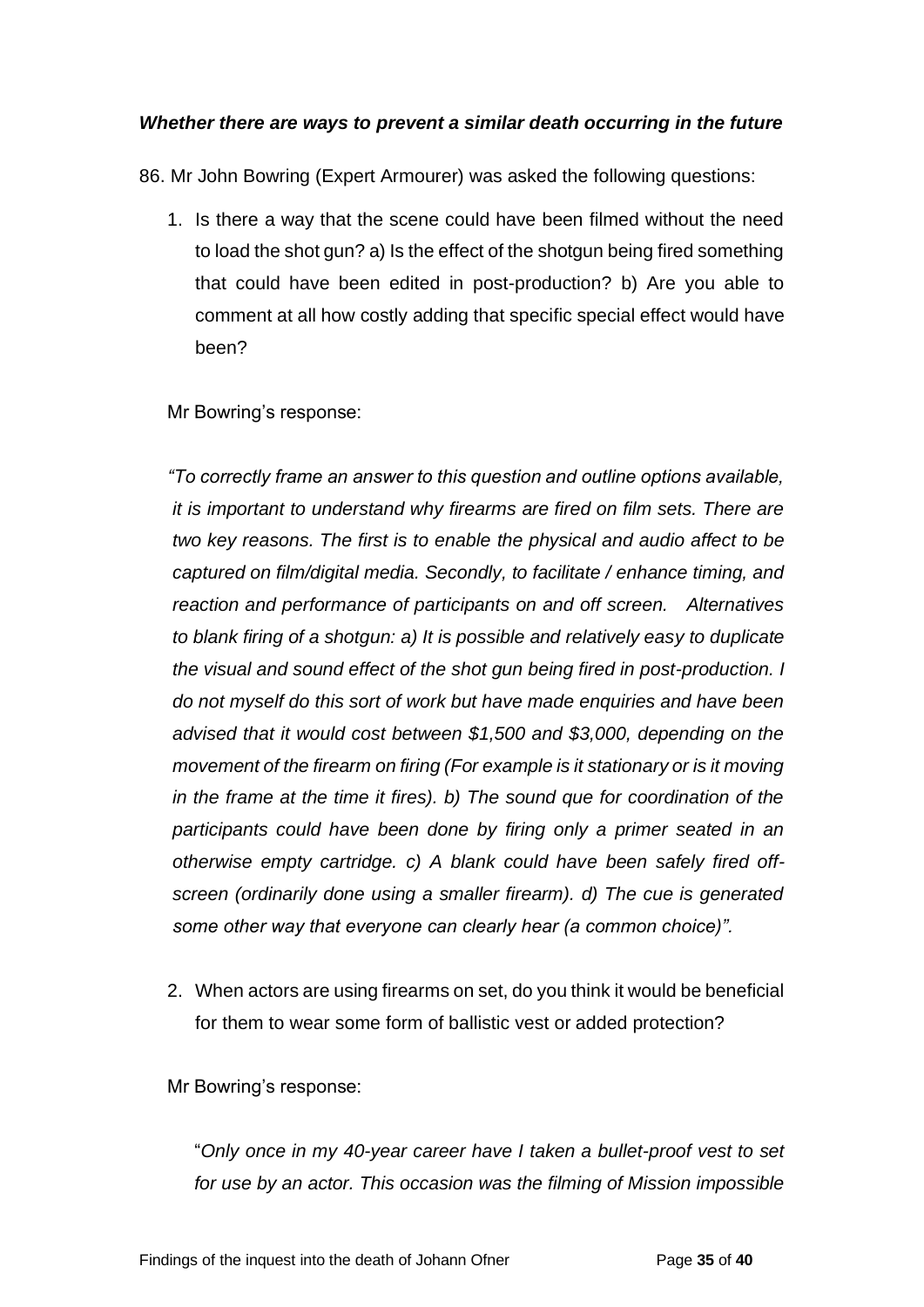*2 and it was taken on-set for exclusive use by Tom Cruise. After trying it on, he determined that it was too restrictive and bulky to be worn under the costume and would negatively impact the performance. Additionally, it is not a good idea to introduce measures that give people a false sense of security. While a bullet-proof vest covers the torso it does not cover the head and the most vulnerable part of the body, the eyes. Furthermore, it does not protect the arms, groin, and legs. If best practice safety provisions are put into place and strictly and consistently implemented the use of such accessories becomes completely unnecessary.*

*We do however use Lexan Shields and cloth padding to protect members of crew who may come into the line of fire from unburnt powder or very small pieces of the brass crimp from blanks that may break off from time to time. Additionally, any form of wadding that could pass through a cotton sheet or a T-shirt at two metre distance from the muzzle of the firearm would be not suitable for use on a film set due to the possibility of eye or other soft tissue damage".* 

3. What would the implications be if an actor were to wear a vest? Is that something that would be very noticeable on camera?

Mr Bowring's response:

*"As stated above it is likely to be visible under the costume although that would depend on the costume being worn. It would also tend to be restrictive and hot, and I couldn't see many actors being happy to wear them. Additionally, it would add a false sense of security or a invoke lack of confidence".*

87. Further to Mr Bowring's responses above, it is hoped with the development of digital imaging techniques, the cost of enhancing stunt scenes with computer animation will eventually make the use of even blank firing weapons obsolete in film productions. Clearly there would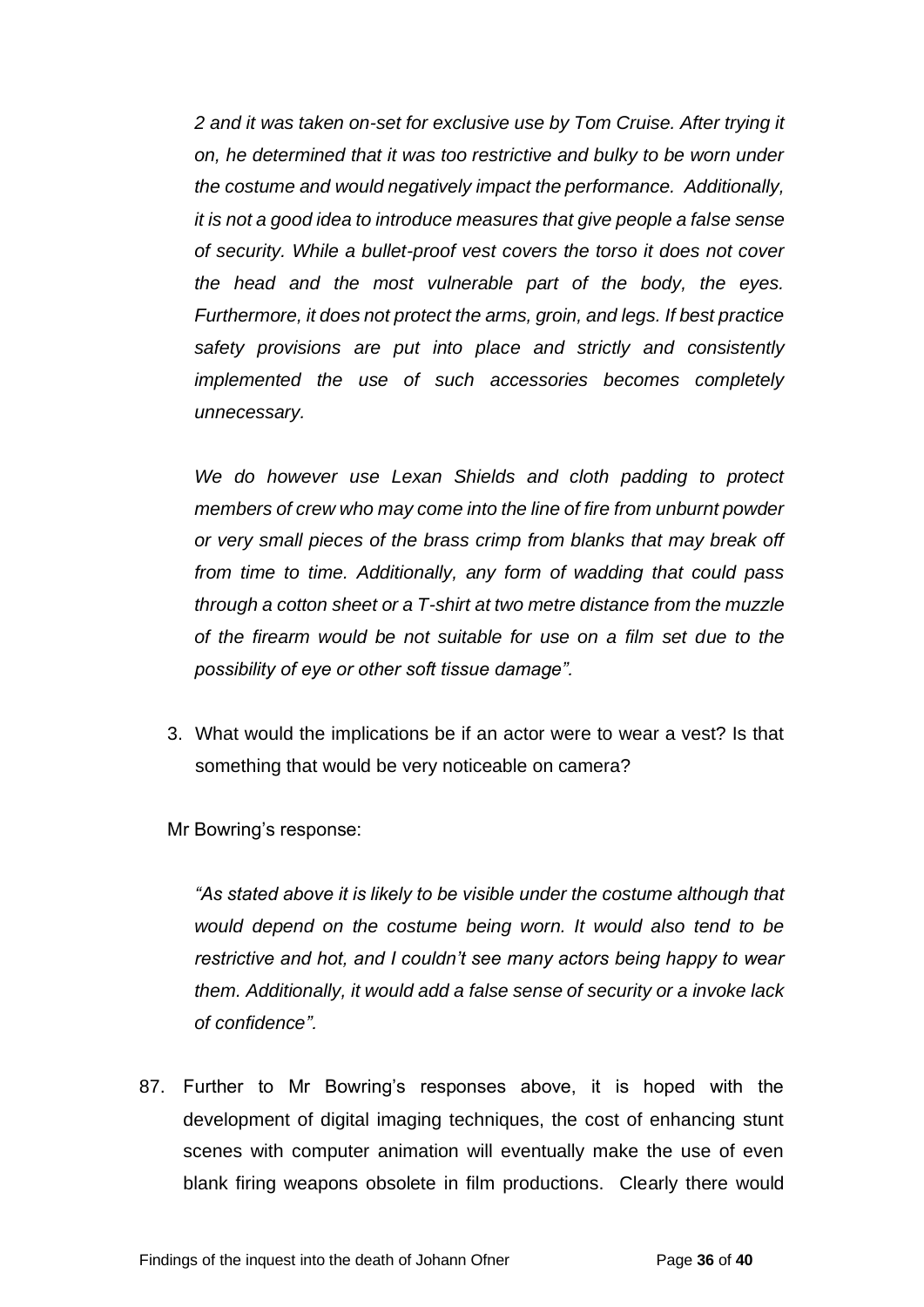have been a more substantial cost involved if computer graphics were used. The duration of the scene itself was about 30 seconds and could have been filmed using different angles and the use of cutaways and additional editing. The additional cost to this music video scene eliminates the hazard and risk associated with discharging a loaded shotgun towards Mr Ofner. It was arguably not a disproportionate cost.

88. Nevertheless, the use of blank-firing weapons like the 9 mm pistols and the replica machine gun was always safe. Live fire weapons like the 12 gauge shotgun are not.

#### <span id="page-36-0"></span>**Recommendations**

- 89. Section 46 of the *Coroners Act (Qld)* provides that a Coroner may comment on anything connected to a death that relates to:
	- a. public health and safety,
	- b. the administration of justice, or
	- c. ways to prevent deaths from happening in similar circumstances in the future.
- 90. Given the concerns raised in this matter and the evidence provided during the investigation and inquest, I make the following recommendations:
	- 1. That the Queensland Government review the relevant provisions of the Weapons Act (Qld) and Weapons Act Regulations (Qld) as it relates to:
		- i. The definition of "blank-fire" munitions, and their practical use in theatrical productions
		- ii. The establishment of a section of the Queensland Police Service specific to review the role of theatrical armourers; defining their lawful rights and obligations, the serious penalties facing Weapons Act offenders and introduce standards for qualification including training and testing, in order to obtain a Theatrical Ordinance Supplier, Firearms Dealer and/or an Armourers Licence.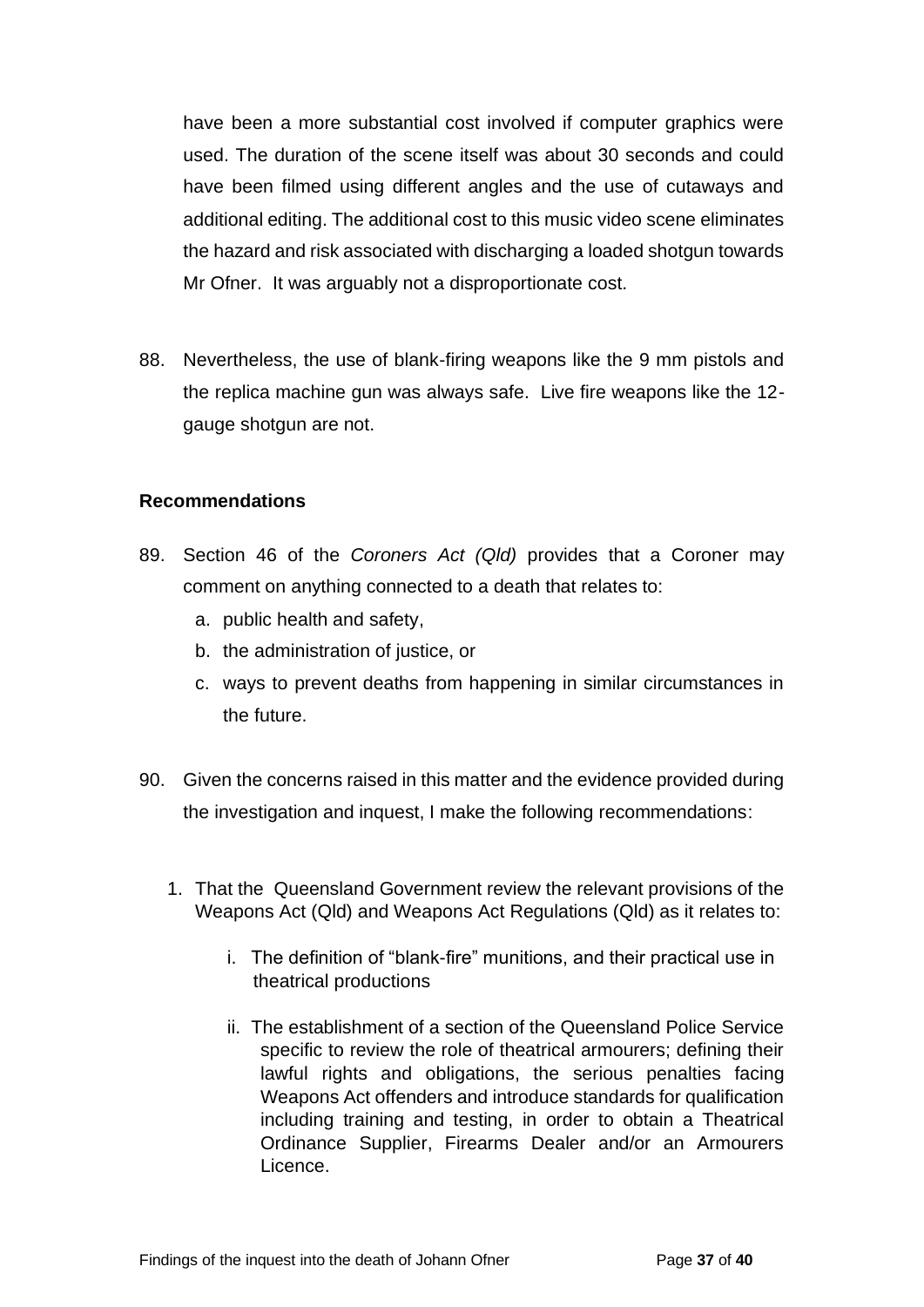- iii Making it absolutely clear that operable firearms and non-blank firing weapons cannot be used in theatrical performances
- 2. That the Office of Industrial Relations consider creating a Code of Practice for armourers and the use of firearms in the film industry, modelled from the Chapter E, Section 1 of The National Guidelines for Screen Safety, in consultation with the requisite industry stakeholders.
- 3. That the Minister for Police liaise with his interstate counterparts to ensure that there is a consistent Australia-wide legislative code for theatrical armourers outlawing the use of operable firearms and nonblank firing weapons in theatrical performances.

# <span id="page-37-0"></span>**Conclusion**

- 91. It is uncontested that Mr Ofner's death was avoidable. It is evident that what occurred on 23 January 2017 can only be described as an accumulation of errors, that resulted in tragedy. Nevertheless, Mr Ikefuji acted honestly and reasonably in believing his firing of the shotgun at the deceased was a "safe" action.
- 92. It is not disputed that Mr Ritchie, as the armourer, was primarily responsible for the safe use of all the firearms brought to the Brooklyn Standard Bar video production set. Industry expert witnesses accepted that armourers have the final say on a production set. It can be reasonably accepted that all other persons involved in the production primarily relied on this proposition to usurp their responsibilities to ensure the safe practices on set. That being said, the tenet of work, health and safety is that all participants in a workplace hold a duty to be safe and make safe. It can be readily inferred that Mr Ritchie supplied a firearm which was in breach of *Weapons Act Regulations (Qld).* He was too experienced to have thought otherwise.
- 93. The artistic director, producer and stunt co-ordinator cannot escape some criticism for their failures to appoint a site safety officer with overall control of safety considerations; undertake dedicated firearm safety briefings; test fire the firearm to establish safe distances for the actors; realise aiming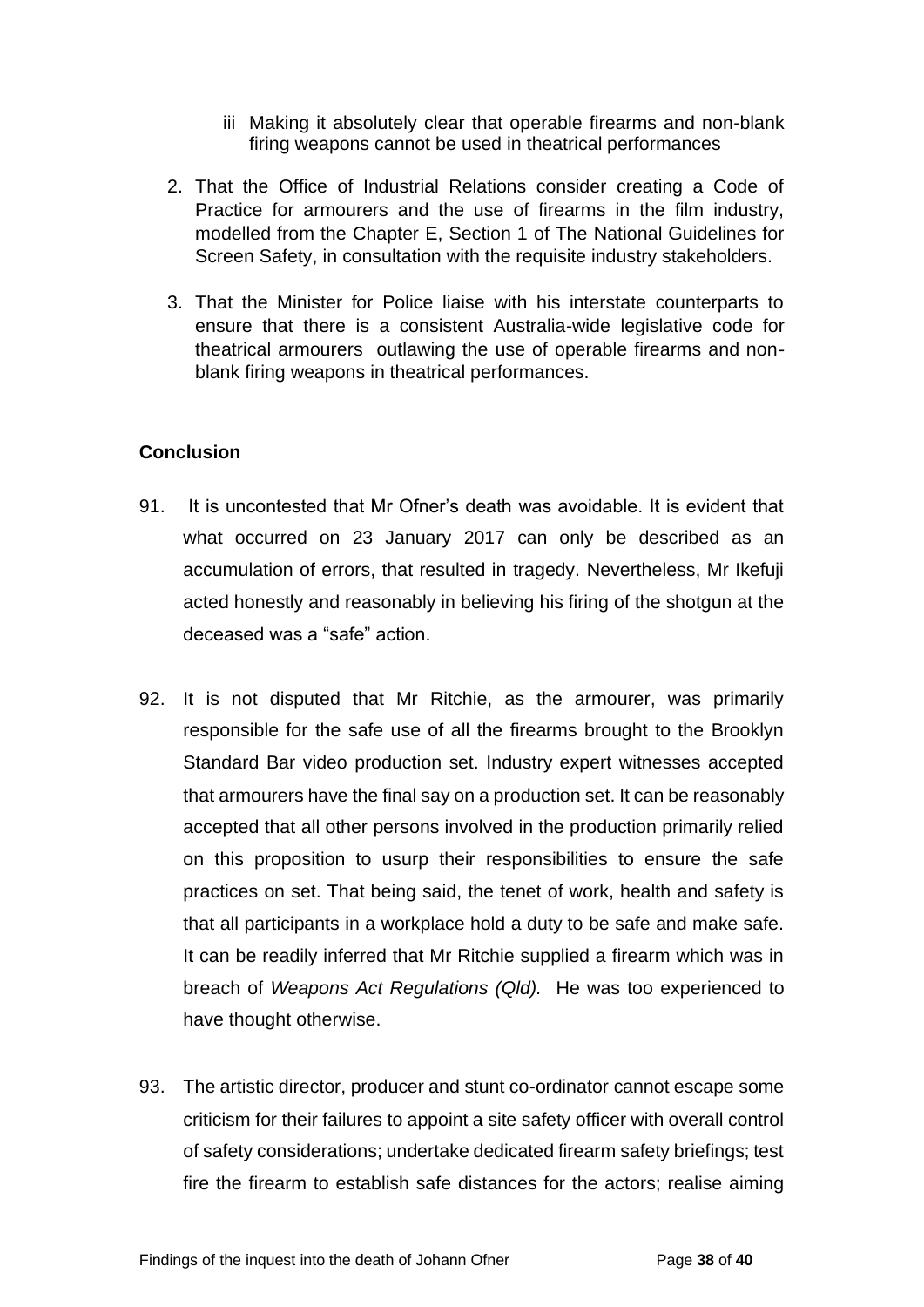difficulties attached to firing "from the hip"; and consider more costly but safer production options such as computer enhancement or inoperable firearms. There are reasons for each of these "failures" not taking place mostly relating to oversight, excessive cost, interference with artistic effect and/or a lack of knowledge and experience. Morally, the question must be asked: "Was this lack of foresight worth the tragedy of a young man's life?"

- 94. The critical lesson from this tragedy is that Mr Ofner died as a result of criminal actions. His death was avoidable. Pursuant to *s39(1)(a) of the Weapons Regulations 2016 (Qld),* all weapons supplied under Mr Ritchie's Theatrical Ordinance Supplier licence must have been 'blank fire or permanently inoperable'. Clearly, the shortened shotgun which killed the deceased was neither. The use of a plastic wad in the shot shell created a secondary projectile and could not be 'blank-fire' ammunition.
- 95. At the time of this music video production, Mr Ritchie was suffering from a terminal illness and was taking prescribed opioid medication. There is an inference to be drawn that he was unwell at the time of this death. On 5 August 2017, Mr Ritchie died of natural causes. Nevertheless, had Mr Ritchie survived, it is clear that he would have faced the prospect of a Manslaughter (s303, 289 *Criminal Code (Qld)*) charge, Unlawful possession of a hand gun (s50 *Weapons Act (Qld))* and/or Unlawful supply of a hand gun (s50B *Weapons Act (Qld))* charges and/or a Breach of a Workplace Health and Safety Duty causing Death charge under now repealed legislation. (In October, 2017, an Industrial Manslaughter *(s34C Work Health and Safety Act (Qld)*) offence became available to prosecutors. These charges would stem from the illegality of Mr Ritchie bringing an operable firearm on to a theatrical performance site pursuant to *s39(1)(a) Weapons Act Regulations 2016 (Qld)*. If convicted of any of these provisions, Mr Ritchie would have received lengthy prison sentences. A manslaughter conviction based on criminal negligence might have seen a head sentence of 10 years imprisonment (see *R v*